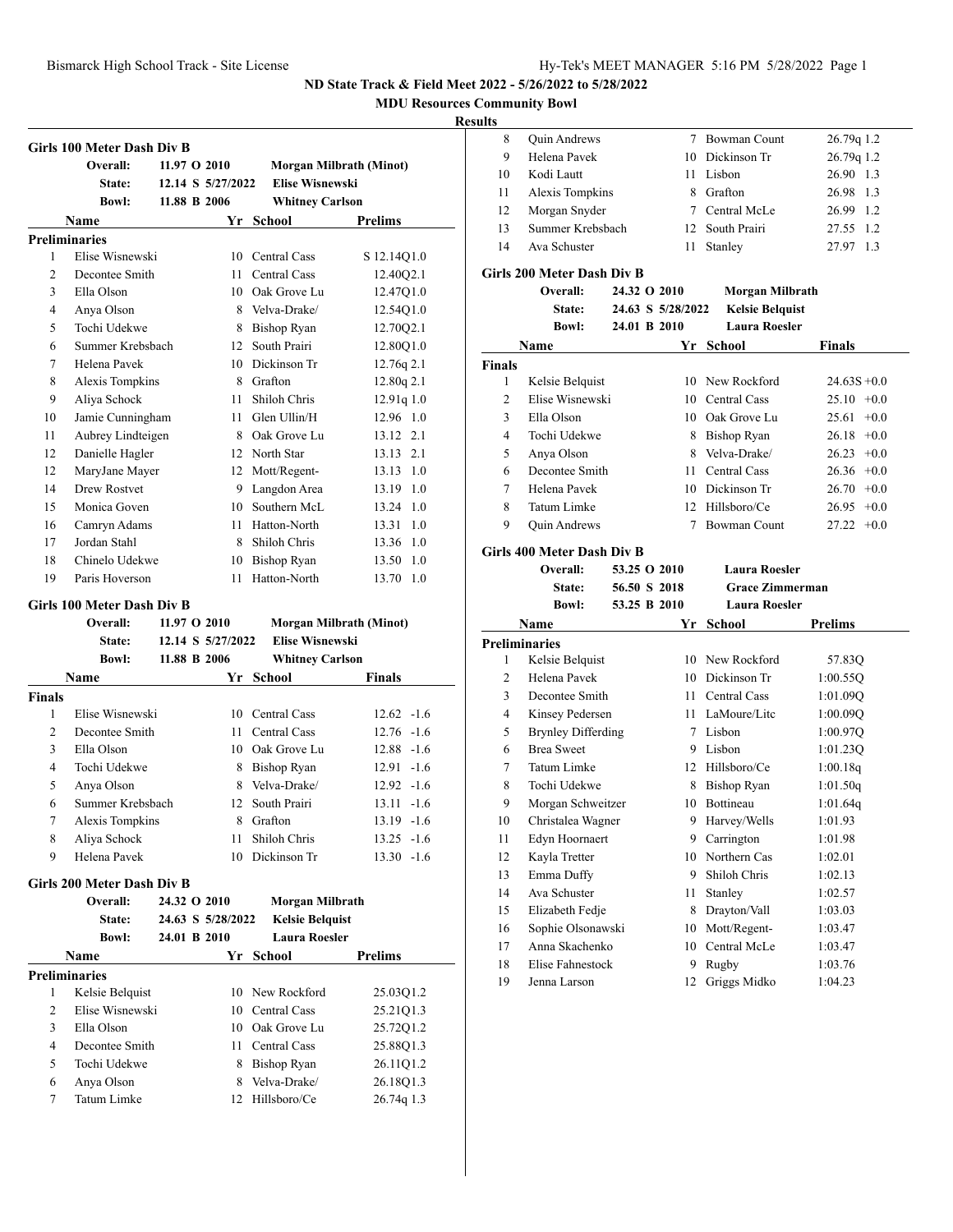**MDU Resources Community Bowl**

#### **Results**

|                | Girls 400 Meter Dash Div B       |                |      |                         |               |
|----------------|----------------------------------|----------------|------|-------------------------|---------------|
|                | Overall:                         | 53.25 O 2010   |      | <b>Laura Roesler</b>    |               |
|                | <b>State:</b>                    | 56.50 S 2018   |      | <b>Grace Zimmerman</b>  |               |
|                | <b>Bowl:</b>                     | 53.25 B 2010   |      | <b>Laura Roesler</b>    |               |
|                | Name                             |                |      | Yr School               | <b>Finals</b> |
| <b>Finals</b>  |                                  |                |      |                         |               |
| 1              | Kelsie Belquist                  |                |      | 10 New Rockford         | 57.08         |
| 2              | Tatum Limke                      |                |      | 12 Hillsboro/Ce         | 59.59         |
| 3              | Decontee Smith                   |                |      | 11 Central Cass         | 59.63         |
| 4              | Kinsey Pedersen                  |                |      | 11 LaMoure/Litc         | 1:00.08       |
| 5              | Helena Pavek                     |                |      | 10 Dickinson Tr         | 1:00.38       |
| 6              | <b>Brea Sweet</b>                |                |      | 9 Lisbon                | 1:00.55       |
| 7              | Tochi Udekwe                     |                |      | 8 Bishop Ryan           | 1:00.94       |
| 8              | <b>Brynley Differding</b>        |                |      | 7 Lisbon                | 1:01.08       |
| 9              | Morgan Schweitzer                |                |      | 10 Bottineau            | 1:02.44       |
|                | <b>Girls 800 Meter Run Div B</b> |                |      |                         |               |
|                | Overall:                         | 2:10.78 O 2008 |      | <b>Laura Roesler</b>    |               |
|                | State:                           | 2:13.46 S 2005 |      | <b>Christine Bruins</b> |               |
|                | <b>Bowl:</b>                     | 2:10.78 B 2008 |      | <b>Laura Roesler</b>    |               |
|                | Name                             |                | Yr   | School                  | Finals        |
| <b>Finals</b>  |                                  |                |      |                         |               |
| 1              | Brynn Hanson                     |                |      | 8 Des-Lacs Bur          | 2:20.52       |
| $\overline{c}$ | Annika Stroh                     |                |      | 10 Sargent Coun         | 2:21.41       |
| 3              | <b>Brooklyn Bartsch</b>          |                |      | 10 Rugby                | 2:21.66       |
| 4              | Norah Entzi                      |                |      | 11 Edgeley/Kulm         | 2:21.75       |
| 5              | Madison Johnson                  |                |      | 10 Carrington           | 2:23.01       |
| 6              | Quinn Neppl                      |                |      | 12 Benson Count         | 2:23.31       |
| 7              | <b>Tatum Mehus</b>               |                |      | 9 May-Port CG           | 2:23.77       |
| 8              | Jordyn Thorson                   |                | 11 - | Southern McL            | 2:23.99       |
| 9              | Olivia Frolek                    |                |      | 10 Wyndmere-Lid         | 2:25.56       |
| 10             | Jaci Fischer                     |                |      | 10 Bowman Count         | 2:26.23       |
| 11             | Anna Strand                      |                |      | 12 May-Port CG          | 2:26.30       |
| 12             | Katie Wilhelmi                   |                |      | 12 Stanley              | 2:27.09       |
| 13             | Hannah Westin                    |                | 11 - | Shiloh Chris            | 2:28.00       |
| 14             | Sophie Olsonawski                |                |      | 10 Mott/Regent-         | 2:28.93       |
| 15             | Addie Miller                     |                | 8    | Killdeer                | 2:29.07       |
| 16             | Jerzi Narum                      |                |      | 8 Central Cass          | 2:29.09       |
| 17             | Morgan Aune                      |                |      | 12 Richardton-T         | 2:29.42       |
| 18             | Aubrey Kenner                    |                |      | 8 Benson Count          | 2:30.09       |
| 19             | Mashae Miller                    |                | 9    | Kenmare/Bowb            | 2:30.99       |
| 20             | Claire Snyder                    |                | 12   | Thompson                | 2:32.70       |
|                | Girls 1600 Meter Run Div B       |                |      |                         |               |
|                | Overall:                         | 4:44.44 O 1993 |      | <b>Becki Wells</b>      |               |
|                | State:                           | 4:56.96 S 2005 |      | <b>Lindsay Anderson</b> |               |
|                | <b>Bowl:</b>                     | 4:53.76 B 2016 |      | <b>Karly Ackley</b>     |               |
|                | Name                             |                |      | Yr School               | <b>Finals</b> |
| <b>Finals</b>  |                                  |                |      |                         |               |
| 1              | Brynn Hanson                     |                | 8    | Des-Lacs Bur            | 5:21.13       |
| 2              | Annika Stroh                     |                | 10   | Sargent Coun            | 5:22.95       |
| 3              | Dreah Frolek                     |                |      | 12 Wyndmere-Lid         | 5:23.81       |
| 4              | Madison Johnson                  |                |      | 10 Carrington           | 5:23.88       |
| 5              | Norah Entzi                      |                |      | 11 Edgeley/Kulm         | 5:27.49       |

Jordyn Thorson 11 Southern McL 5:28.28

| 7  | Anna Strand       | 12 | May-Port CG         | 5:28.32 |
|----|-------------------|----|---------------------|---------|
| 8  | Olivia Frolek     | 10 | Wyndmere-Lid        | 5:29.13 |
| 9  | Hannah Westin     | 11 | Shiloh Chris        | 5:32.04 |
| 10 | Madison Lauf      | 12 | Des-Lacs Bur        | 5:33.50 |
| 11 | Kenadie Pazdernik | 9  | Carrington          | 5:33.77 |
| 12 | Maycie Talbott    | 8  | South Prairi        | 5:35.25 |
| 13 | Brooklyn Bartsch  | 10 | Rugby               | 5:35.86 |
| 14 | Jaci Fischer      | 10 | <b>Bowman Count</b> | 5:36.06 |
| 15 | Jenna Soine       | 11 | Hatton-North        | 5:36.21 |
| 16 | Mara Kempel       | 8  | Lisbon              | 5:37.30 |
| 17 | Mashae Miller     | 9  | Kenmare/Bowb        | 5:37.38 |
| 18 | Hannah Senechal   | 8  | Rugby               | 5:40.05 |
| 19 | Carissa Mueller   | 9  | May-Port CG         | 5:42.25 |
| 20 | Alexis Huntimer   | 10 | Beulah              | 5:42.61 |
| 21 | Abby Hardersen    | 9  | Killdeer            | 5:45.52 |
| 22 | Shanna Buttke     | 8  | Oakes               | 5:48.90 |
| 23 | Lily Elbert       | 8  | Oak Grove Lu        | 5:52.61 |
| 24 | Kayla Schauer     | 8  | Hettinger-Sc        | 6:18.15 |
| 25 | Myla Kaldor       | 9  | Hillsboro/Ce        | 6:25.03 |
|    |                   |    |                     |         |

**Girls 3200 Meter Run Div B Overall: 10:32.86 O 2016 Karly Ackley State: 10:36.95 S 2004 Krista Anderson Bowl: 10:32.86 B 2016 Karly Ackley Name Yr School Finals Finals** 1 Brynn Hanson 8 Des-Lacs Bur 11:44.20 Annika Stroh 10 Sargent Coun 11:51.89 Norah Entzi 11 Edgeley/Kulm 11:52.67 Jenna Soine 11 Hatton-North 11:58.96 Dreah Frolek 12 Wyndmere-Lid 12:03.95 Mara Kempel 8 Lisbon 12:10.69 Kenadie Pazdernik 9 Carrington 12:13.10 Brooklyn Bartsch 10 Rugby 12:24.08 Hannah Westin 11 Shiloh Chris 12:34.22 10 Lily Elbert 8 Oak Grove Lu 12:36.53 Keely Arnston 12 Benson Count 12:45.94 12 Hannah Senechal 8 Rugby 12:47.47 Kari Patterson 9 Southern McL 12:48.78 Kenley Bowman 10 Bowman Count 12:51.69 15 Emery Holland 9 Central Cass 12:55.41 Jada Erie 12 Dickinson Tr 12:55.86 Abby Hardersen 9 Killdeer 13:02.12 Savaejah Aune Stanley 13:03.93 Lily Kaldor 7 Hillsboro/Ce 13:06.36

### 20 Maycie Talbott 8 South Prairi 13:10.90 21 Emma Wheeling 11 New Town 13:30.65 22 Baylee Lura 11 Carrington 13:32.12 Amelia Shepard 10 Rugby 14:04.54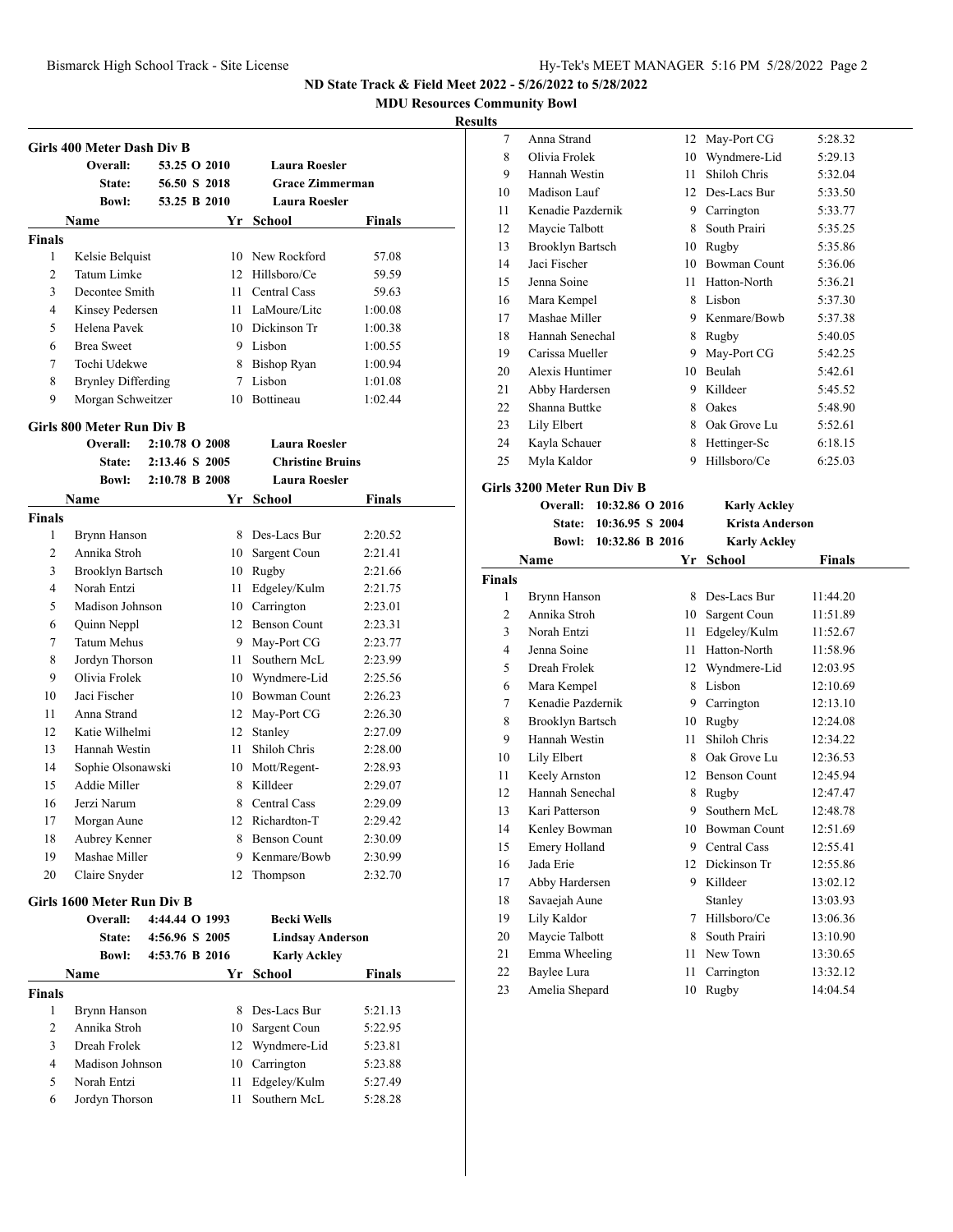**MDU Resources Community Bowl**

### **Results**

|               | <b>Girls 100 Meter Hurdles Div B</b> |              |                   |                         |                  |
|---------------|--------------------------------------|--------------|-------------------|-------------------------|------------------|
|               | Overall:                             | 14.33 O 2005 |                   | <b>Whitney Carlson</b>  |                  |
|               | State:                               | 14.33 S 2005 |                   | <b>Whitney Carlson</b>  |                  |
|               | <b>Bowl:</b>                         | 14.33 B 2005 |                   | <b>Whitney Carlson</b>  |                  |
|               | Name                                 |              |                   | Yr School               | Prelims          |
|               | <b>Preliminaries</b>                 |              |                   |                         |                  |
| 1             | Kelsie Belquist                      |              |                   | 10 New Rockford         | 14.77Q1.2        |
| 2             | Elsa Ingebrigtson                    |              |                   | 9 Kindred               | 15.86Q1.2        |
| 3             | Karli Klein                          |              |                   | 11 Garrison             | 16.11Q1.3        |
| 4             | Jenna Koppelsloen                    |              |                   | 11 Beulah               | 16.00Q1.2        |
| 5             | Kyra Haecherl                        |              |                   | 10 Lisbon               | 16.01Q1.2        |
| 6             | Harys Beauchamp                      |              |                   | 11 Beulah               | 16.46Q1.3        |
| 7             | Haley Wolsky                         |              |                   | 11 Carrington           | 16.43q 1.2       |
| 8             | Marlee Hetletved                     |              |                   | 12 Langdon Area         | 16.44q 1.2       |
| 9             | Maggie Hauk                          |              | 11                | Trenton                 | 16.46q 1.2       |
| 10            | Zoey Heid                            |              | 11 -              | <b>Grant County</b>     | 16.48 1.3        |
| 11            | Emma Muggli                          |              | 11 -              | Oakes                   | 16.64<br>1.3     |
| 11            | Katie Mack                           |              |                   | 12 Velva-Drake/         | 16.64 1.2        |
| 13            | Macey Moore                          |              |                   | 11 Des-Lacs Bur         | 16.67 1.2        |
| 14            | Kate Bradner                         |              |                   | 11 May-Port CG          | 16.70 1.3        |
| 15            | MaryJane Mayer                       |              |                   | 12 Mott/Regent-         | 17.07 1.2        |
| 16            | Isabel Wendel                        |              |                   | 9 Carrington            | 17.65 1.3        |
| 17            | Ali Moses                            |              |                   | 12 Thompson             | 17.68 1.2        |
| 18            | Ryleigh Martin                       |              |                   | 12 Medina-Pingr         | 17.75 1.2        |
| 19            | Peyton Hauck                         |              | 11                | Rugby                   | 18.41 1.3        |
| $---$         | Ashley Martodam                      |              | 9                 | Rugby                   | 1.2<br>FS        |
|               | Girls 100 Meter Hurdles Div B        |              |                   |                         |                  |
|               | Overall:                             | 14.33 O 2005 |                   | <b>Whitney Carlson</b>  |                  |
|               | State:                               | 14.33 S 2005 |                   | <b>Whitney Carlson</b>  |                  |
|               | <b>Bowl:</b>                         | 14.33 B 2005 |                   | <b>Whitney Carlson</b>  |                  |
|               | Name                                 |              | Yr                | <b>School</b>           | Finals           |
| <b>Finals</b> |                                      |              |                   |                         |                  |
| 1             | Kelsie Belquist                      |              |                   | 10 New Rockford         | $14.95 -0.4$     |
| 2             | Elsa Ingebrigtson                    |              |                   | 9 Kindred               | 15.86 -0.4       |
| 3             | Karli Klein                          |              |                   |                         |                  |
| 4             |                                      |              |                   | 11 Garrison             | $15.91 - 0.4$    |
|               | Kyra Haecherl                        |              |                   | 10 Lisbon               | $16.10 -0.4$     |
| 5             | Jenna Koppelsloen                    |              | 11                | Beulah                  | $16.13 - 0.4$    |
| 6             |                                      |              |                   | 11 Trenton              | $16.20 -0.4$     |
| 7             | Maggie Hauk                          |              |                   |                         | $16.37 -0.4$     |
| 8             | <b>Haley Wolsky</b>                  |              | 11                | 11 Carrington<br>Beulah | $16.44 - 0.4$    |
| 9             | Harys Beauchamp<br>Marlee Hetletved  |              | 12                | Langdon Area            | $16.55 - 0.4$    |
|               | <b>Girls 300 Meter Hurdles Div B</b> |              |                   |                         |                  |
|               | Overall:                             |              | 42.02 O 5/27/2022 | <b>Kelsie Belquist</b>  |                  |
|               | State:                               |              | 42.02 S 5/27/2022 | <b>Kelsie Belquist</b>  |                  |
|               | <b>Bowl:</b>                         |              | 42.02 B 5/27/2022 | <b>Kelsie Belquist</b>  |                  |
|               | Name                                 |              |                   | Yr School               | Prelims          |
|               | <b>Preliminaries</b>                 |              |                   |                         |                  |
| 1             |                                      |              | 10                | New Rockford            | O 42.02Q         |
| 2             | Kelsie Belquist                      |              | 9                 | Kindred                 |                  |
| 3             | Elsa Ingebrigtson                    |              | 7                 | Lisbon                  | 46.37Q<br>46.80Q |
| 4             | <b>Brynley Differding</b>            |              | 11                | Oakes                   |                  |
| 5             | Emma Muggli<br>Zoey Heid             |              | 11                | <b>Grant County</b>     | 47.36Q<br>47.77Q |

| 7             | Elizabeth Fedje                             |                   | 8 Drayton/Vall         | 47.90q                             |
|---------------|---------------------------------------------|-------------------|------------------------|------------------------------------|
| 8             | Macey Moore                                 | 11 -              | Des-Lacs Bur           | 48.36q                             |
| 9             | Harys Beauchamp                             |                   | 11 Beulah              | 48.56q                             |
| 10            | Jordan West                                 |                   | 11 Thompson            | 49.11                              |
| 11            | Brynn Hyttinen                              |                   | 12 Southern McL        | 49.55                              |
| 12            | Mercedes Lura                               |                   | 9 Carrington           | 49.71                              |
| 13            | Mataeya Mathern                             |                   | 10 Edgeley/Kulm        | 50.02                              |
| 14            | Berkley Lundeen                             |                   | 12 Bishop Ryan         | 50.28                              |
| 15            | <b>Brynley Coleman</b>                      | 10                | Hatton-North           | 50.57                              |
|               | <b>Girls 300 Meter Hurdles Div B</b>        |                   |                        |                                    |
|               | Overall:                                    | 42.02 O 5/27/2022 | <b>Kelsie Belquist</b> |                                    |
|               | State:                                      | 42.02 S 5/27/2022 | <b>Kelsie Belquist</b> |                                    |
|               | <b>Bowl:</b>                                | 42.02 B 5/27/2022 | <b>Kelsie Belquist</b> |                                    |
|               | Name                                        |                   | Yr School              | Finals                             |
| <b>Finals</b> |                                             |                   |                        |                                    |
| 1             | Kelsie Belquist                             |                   | 10 New Rockford        | 43.46                              |
| 2             | Elsa Ingebrigtson                           |                   | 9 Kindred              | 46.06                              |
| 3             | <b>Brynley Differding</b>                   |                   | 7 Lisbon               | 46.39                              |
| 4             | Karli Klein                                 |                   | 11 Garrison            | 46.60                              |
| 5             | Elizabeth Fedje                             |                   | 8 Drayton/Vall         | 47.14                              |
| 6             | Emma Muggli                                 |                   | 11 Oakes               | 47.23                              |
| 7             | Zoey Heid                                   |                   | 11 Grant County        | 47.30                              |
| 8             | Harys Beauchamp                             | 11 -              | Beulah                 | 47.68                              |
| 9             | Macey Moore                                 | 11                | Des-Lacs Bur           | 49.36                              |
|               |                                             |                   |                        |                                    |
|               | Girls 4x100 Meter Relay Div B               |                   |                        |                                    |
|               | Overall:                                    | 48.35 O 2018      |                        |                                    |
|               |                                             |                   |                        |                                    |
|               | K Beil, S Korgho, M Beil, R Gaye            |                   |                        |                                    |
|               | State:                                      | 49.66 S 2018      |                        | <b>Park River/Fordville-Lankin</b> |
|               | E Swartz, V Cooper, J Sveen, B Kjelland     |                   |                        |                                    |
|               | <b>Bowl:</b>                                | 48.33 B 2017      |                        |                                    |
|               | Beil, Carlson, Jahner, Gaye                 |                   |                        |                                    |
|               | Team                                        |                   | <b>Relay</b>           | <b>Prelims</b>                     |
|               | <b>Preliminaries</b>                        |                   |                        |                                    |
| 1             | Oak Grove Lutheran                          |                   | A                      | 50.75Q                             |
|               | 1) Aubrey Lindteigen 8                      |                   | 4) Ella Olson 10       | 2) Taylor Christenson 10           |
| 2             | 3) Ellie Machayya 10<br><b>Central Cass</b> |                   | A                      | 50.85Q                             |
|               | 1) Mayzee Jacobson 11                       |                   | 2) Olivia Ellenson 9   |                                    |
|               | 3) Grace Lemar 8                            |                   | 4) Olivia Siverson 8   |                                    |
| 3             | Beulah                                      |                   | А                      | 51.03Q                             |
|               | 1) Taryn Askim 10                           |                   |                        | 2) Jenna Koppelsloen 11            |
|               | 3) Aisha Zaffino 11                         |                   | 4) Kinsey Zuroff 12    |                                    |
| 4             | Bottineau                                   |                   | А                      | 50.99Q                             |
|               | 1) Averi Riedel 7                           |                   | 2) Claire Brown 11     |                                    |
|               | 3) Kylie Simpson 10                         |                   |                        | 4) Morgan Schweitzer 10            |
| 5             | Lisbon                                      |                   | А                      | 51.21Q                             |
|               | 1) Kayla Cavett 12                          |                   | 2) Brea Sweet 9        |                                    |
|               | 3) Kendra Differding 10                     |                   | 4) Kodi Lautt 11       |                                    |
| 6             | Kindred                                     |                   | А                      | 51.35Q                             |
|               | 1) Peyton Gette 10                          |                   | 2) Tess Rohrbeck 10    |                                    |
|               | 3) Ava Olson 12                             |                   | 4) Ali Henke 9         |                                    |
| 7             | Shiloh Christian<br>1) Jordan Stahl 8       |                   | А<br>2) Emma Duffy 9   | 51.25q                             |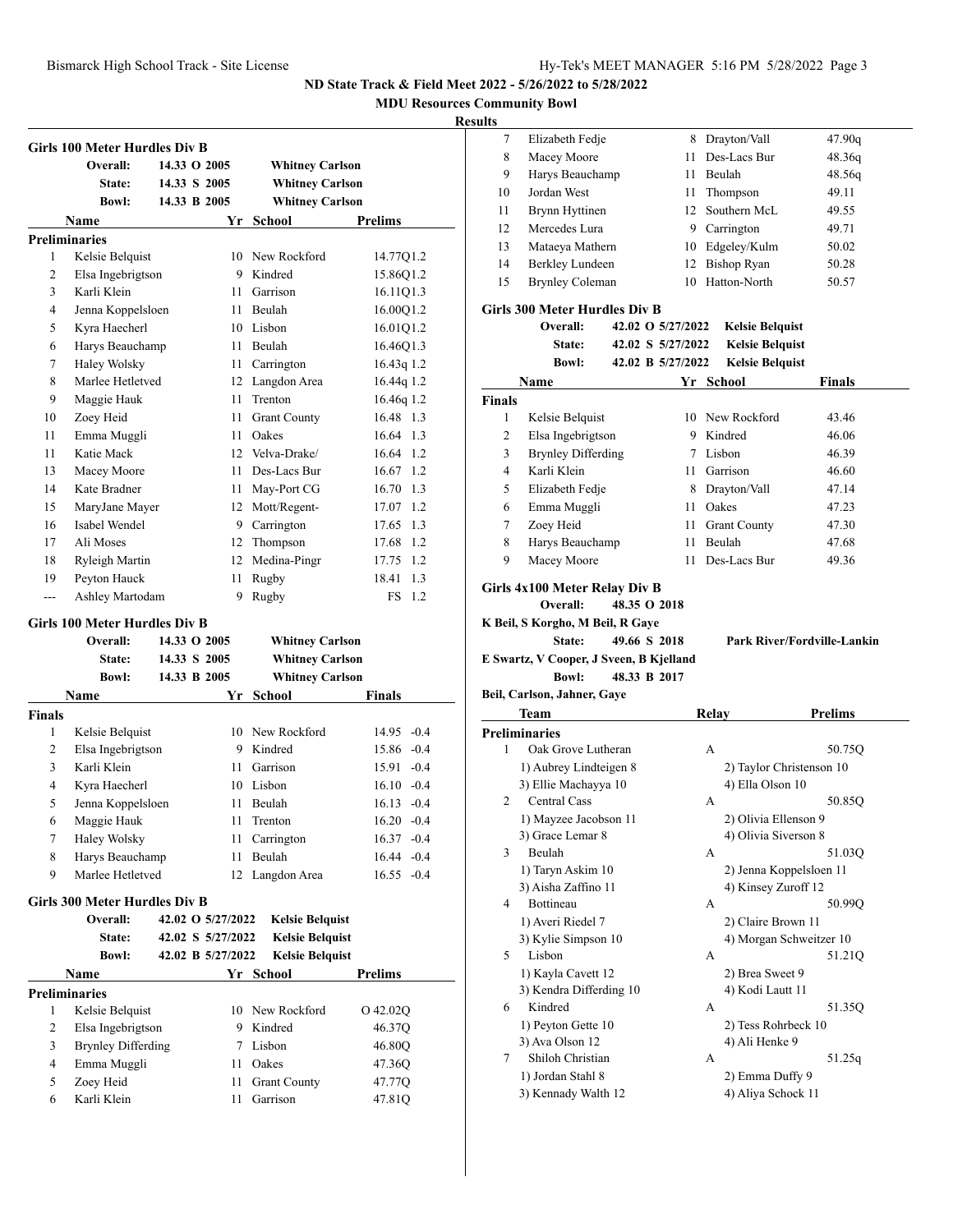## **MDU Resources Community Bowl**

### **Results**

| 8<br>May-Port CG<br>А<br>1) Brooklyn Groth 11<br>2) Kate Bradner 11<br>3) Carissa Mueller 9<br>4) Rylee Satrom 10<br>9<br>Rugby<br>А<br>51.60q<br>1) Taylor Mayer 12<br>2) Elise Fahnestock 9<br>3) Peyton Hauck 11<br>4) Ashley Martodam 9<br>Velva-Drake/Anamoose<br>10<br>51.61<br>А<br>1) Jadyn Sandy 12<br>2) Laykin Feller 8<br>3) Katie Mack 12<br>4) Anya Olson 8<br>Northern Cass<br>11<br>А<br>1) MaKayla Allmaras 10<br>2) Kayla Tretter 10<br>3) Cady Evenson 11<br>4) Jocie Aasen 11<br><b>Bowman County</b><br>12<br>А<br>1) Adyson Gerbig 9<br>2) Ellie Powell 11<br>3) Landyn Gerbig 9<br>4) Quin Andrews 7<br>Central McLean<br>13<br>A<br>1) Anna Skachenko 10<br>2) Adlyn Eng 9<br>3) Morgan Snyder 7<br>4) Lexie Jo Jacobson 12<br>Carrington<br>14<br>A<br>1) Sierra Friedt 9<br>2) Haley Wolsky 11<br>4) Kylie Skadberg 10<br>3) Mercedes Lura 9<br>Glen Ullin/Hebron<br>15<br>53.01<br>А<br>1) Jamia Cunningham 9<br>2) Sophia Hauser 11<br>4) Jamie Cunningham 11<br>3) Peyton Schantz 11<br>16<br>Hazen<br>53.06<br>А<br>1) Chelsea Olander 11<br>2) Lucy Pulver 11<br>3) Myah Mosset 10<br>4) Macee Smith 9<br>Hatton-Northwood<br>17<br>А<br>1) Paris Hoverson 11<br>2) Skylar Uglem 12<br>3) Brooke Carroll 10<br>4) Camryn Adams 11<br>18<br>North Star<br>A<br>1) Gracie Miller 12<br>2) Jorie Ahlberg 9<br>4) Danielle Hagler 12<br>3) Lindsey Nyhagen 12<br>Southern McL<br>19<br>А<br>1) Sydney Shoemaker 11<br>2) Sydney Ternes 9<br>4) Monica Goven 10<br>3) Sydney Schmit 11<br>Grafton<br>20<br>А<br>53.62<br>1) Isabelle Cole 8<br>2) Annelise Presteng 9<br>3) Trinity Parsons 10<br>4) Alexis Tompkins 8<br>53.71<br>21<br>Hillsboro/Ce<br>А<br>1) Olivia Anderson 11<br>2) Hailey Sherva 9<br>4) Kennedy Olsen 9<br>3) Hope Frey 10<br>22<br>Surrey<br>А<br>1) Taylor Spaulding 9<br>2) Harly Ryals 8<br>3) Katie Mogard 8<br>4) Holly Lattendresse 8<br>Hettinger-Scranton<br>23<br>А<br>1) Ella Jenson 11<br>2) Gracia Jorgenson 9<br>3) Monica Morris 9<br>4) Sophia Kennedy 9<br>Dickinson Trinity<br>24<br>А<br>1) Serenity Pavlicek 10<br>2) Anna Clifton 10<br>3) Veronica Pavek 12<br>4) Kate Glaser 8<br>New Rockford-Sheyenne<br>25<br>А<br>54.57<br>1) Lucy Meier 10<br>2) Kennedy Demester 12 | <b>Team</b> | Relay | <b>Prelims</b> |
|----------------------------------------------------------------------------------------------------------------------------------------------------------------------------------------------------------------------------------------------------------------------------------------------------------------------------------------------------------------------------------------------------------------------------------------------------------------------------------------------------------------------------------------------------------------------------------------------------------------------------------------------------------------------------------------------------------------------------------------------------------------------------------------------------------------------------------------------------------------------------------------------------------------------------------------------------------------------------------------------------------------------------------------------------------------------------------------------------------------------------------------------------------------------------------------------------------------------------------------------------------------------------------------------------------------------------------------------------------------------------------------------------------------------------------------------------------------------------------------------------------------------------------------------------------------------------------------------------------------------------------------------------------------------------------------------------------------------------------------------------------------------------------------------------------------------------------------------------------------------------------------------------------------------------------------------------------------------------------------------------------------------------------------------------------------------------------------------------------------------------------------------------------------------------------------------------------------------------------------------------|-------------|-------|----------------|
|                                                                                                                                                                                                                                                                                                                                                                                                                                                                                                                                                                                                                                                                                                                                                                                                                                                                                                                                                                                                                                                                                                                                                                                                                                                                                                                                                                                                                                                                                                                                                                                                                                                                                                                                                                                                                                                                                                                                                                                                                                                                                                                                                                                                                                                    |             |       | 51.52q         |
|                                                                                                                                                                                                                                                                                                                                                                                                                                                                                                                                                                                                                                                                                                                                                                                                                                                                                                                                                                                                                                                                                                                                                                                                                                                                                                                                                                                                                                                                                                                                                                                                                                                                                                                                                                                                                                                                                                                                                                                                                                                                                                                                                                                                                                                    |             |       |                |
|                                                                                                                                                                                                                                                                                                                                                                                                                                                                                                                                                                                                                                                                                                                                                                                                                                                                                                                                                                                                                                                                                                                                                                                                                                                                                                                                                                                                                                                                                                                                                                                                                                                                                                                                                                                                                                                                                                                                                                                                                                                                                                                                                                                                                                                    |             |       |                |
|                                                                                                                                                                                                                                                                                                                                                                                                                                                                                                                                                                                                                                                                                                                                                                                                                                                                                                                                                                                                                                                                                                                                                                                                                                                                                                                                                                                                                                                                                                                                                                                                                                                                                                                                                                                                                                                                                                                                                                                                                                                                                                                                                                                                                                                    |             |       |                |
|                                                                                                                                                                                                                                                                                                                                                                                                                                                                                                                                                                                                                                                                                                                                                                                                                                                                                                                                                                                                                                                                                                                                                                                                                                                                                                                                                                                                                                                                                                                                                                                                                                                                                                                                                                                                                                                                                                                                                                                                                                                                                                                                                                                                                                                    |             |       |                |
|                                                                                                                                                                                                                                                                                                                                                                                                                                                                                                                                                                                                                                                                                                                                                                                                                                                                                                                                                                                                                                                                                                                                                                                                                                                                                                                                                                                                                                                                                                                                                                                                                                                                                                                                                                                                                                                                                                                                                                                                                                                                                                                                                                                                                                                    |             |       |                |
|                                                                                                                                                                                                                                                                                                                                                                                                                                                                                                                                                                                                                                                                                                                                                                                                                                                                                                                                                                                                                                                                                                                                                                                                                                                                                                                                                                                                                                                                                                                                                                                                                                                                                                                                                                                                                                                                                                                                                                                                                                                                                                                                                                                                                                                    |             |       |                |
|                                                                                                                                                                                                                                                                                                                                                                                                                                                                                                                                                                                                                                                                                                                                                                                                                                                                                                                                                                                                                                                                                                                                                                                                                                                                                                                                                                                                                                                                                                                                                                                                                                                                                                                                                                                                                                                                                                                                                                                                                                                                                                                                                                                                                                                    |             |       |                |
|                                                                                                                                                                                                                                                                                                                                                                                                                                                                                                                                                                                                                                                                                                                                                                                                                                                                                                                                                                                                                                                                                                                                                                                                                                                                                                                                                                                                                                                                                                                                                                                                                                                                                                                                                                                                                                                                                                                                                                                                                                                                                                                                                                                                                                                    |             |       |                |
|                                                                                                                                                                                                                                                                                                                                                                                                                                                                                                                                                                                                                                                                                                                                                                                                                                                                                                                                                                                                                                                                                                                                                                                                                                                                                                                                                                                                                                                                                                                                                                                                                                                                                                                                                                                                                                                                                                                                                                                                                                                                                                                                                                                                                                                    |             |       |                |
|                                                                                                                                                                                                                                                                                                                                                                                                                                                                                                                                                                                                                                                                                                                                                                                                                                                                                                                                                                                                                                                                                                                                                                                                                                                                                                                                                                                                                                                                                                                                                                                                                                                                                                                                                                                                                                                                                                                                                                                                                                                                                                                                                                                                                                                    |             |       | 51.65          |
|                                                                                                                                                                                                                                                                                                                                                                                                                                                                                                                                                                                                                                                                                                                                                                                                                                                                                                                                                                                                                                                                                                                                                                                                                                                                                                                                                                                                                                                                                                                                                                                                                                                                                                                                                                                                                                                                                                                                                                                                                                                                                                                                                                                                                                                    |             |       |                |
|                                                                                                                                                                                                                                                                                                                                                                                                                                                                                                                                                                                                                                                                                                                                                                                                                                                                                                                                                                                                                                                                                                                                                                                                                                                                                                                                                                                                                                                                                                                                                                                                                                                                                                                                                                                                                                                                                                                                                                                                                                                                                                                                                                                                                                                    |             |       |                |
|                                                                                                                                                                                                                                                                                                                                                                                                                                                                                                                                                                                                                                                                                                                                                                                                                                                                                                                                                                                                                                                                                                                                                                                                                                                                                                                                                                                                                                                                                                                                                                                                                                                                                                                                                                                                                                                                                                                                                                                                                                                                                                                                                                                                                                                    |             |       | 51.94          |
|                                                                                                                                                                                                                                                                                                                                                                                                                                                                                                                                                                                                                                                                                                                                                                                                                                                                                                                                                                                                                                                                                                                                                                                                                                                                                                                                                                                                                                                                                                                                                                                                                                                                                                                                                                                                                                                                                                                                                                                                                                                                                                                                                                                                                                                    |             |       |                |
|                                                                                                                                                                                                                                                                                                                                                                                                                                                                                                                                                                                                                                                                                                                                                                                                                                                                                                                                                                                                                                                                                                                                                                                                                                                                                                                                                                                                                                                                                                                                                                                                                                                                                                                                                                                                                                                                                                                                                                                                                                                                                                                                                                                                                                                    |             |       |                |
|                                                                                                                                                                                                                                                                                                                                                                                                                                                                                                                                                                                                                                                                                                                                                                                                                                                                                                                                                                                                                                                                                                                                                                                                                                                                                                                                                                                                                                                                                                                                                                                                                                                                                                                                                                                                                                                                                                                                                                                                                                                                                                                                                                                                                                                    |             |       | 52.32          |
|                                                                                                                                                                                                                                                                                                                                                                                                                                                                                                                                                                                                                                                                                                                                                                                                                                                                                                                                                                                                                                                                                                                                                                                                                                                                                                                                                                                                                                                                                                                                                                                                                                                                                                                                                                                                                                                                                                                                                                                                                                                                                                                                                                                                                                                    |             |       |                |
|                                                                                                                                                                                                                                                                                                                                                                                                                                                                                                                                                                                                                                                                                                                                                                                                                                                                                                                                                                                                                                                                                                                                                                                                                                                                                                                                                                                                                                                                                                                                                                                                                                                                                                                                                                                                                                                                                                                                                                                                                                                                                                                                                                                                                                                    |             |       |                |
|                                                                                                                                                                                                                                                                                                                                                                                                                                                                                                                                                                                                                                                                                                                                                                                                                                                                                                                                                                                                                                                                                                                                                                                                                                                                                                                                                                                                                                                                                                                                                                                                                                                                                                                                                                                                                                                                                                                                                                                                                                                                                                                                                                                                                                                    |             |       | 53.00          |
|                                                                                                                                                                                                                                                                                                                                                                                                                                                                                                                                                                                                                                                                                                                                                                                                                                                                                                                                                                                                                                                                                                                                                                                                                                                                                                                                                                                                                                                                                                                                                                                                                                                                                                                                                                                                                                                                                                                                                                                                                                                                                                                                                                                                                                                    |             |       |                |
|                                                                                                                                                                                                                                                                                                                                                                                                                                                                                                                                                                                                                                                                                                                                                                                                                                                                                                                                                                                                                                                                                                                                                                                                                                                                                                                                                                                                                                                                                                                                                                                                                                                                                                                                                                                                                                                                                                                                                                                                                                                                                                                                                                                                                                                    |             |       |                |
|                                                                                                                                                                                                                                                                                                                                                                                                                                                                                                                                                                                                                                                                                                                                                                                                                                                                                                                                                                                                                                                                                                                                                                                                                                                                                                                                                                                                                                                                                                                                                                                                                                                                                                                                                                                                                                                                                                                                                                                                                                                                                                                                                                                                                                                    |             |       |                |
|                                                                                                                                                                                                                                                                                                                                                                                                                                                                                                                                                                                                                                                                                                                                                                                                                                                                                                                                                                                                                                                                                                                                                                                                                                                                                                                                                                                                                                                                                                                                                                                                                                                                                                                                                                                                                                                                                                                                                                                                                                                                                                                                                                                                                                                    |             |       |                |
|                                                                                                                                                                                                                                                                                                                                                                                                                                                                                                                                                                                                                                                                                                                                                                                                                                                                                                                                                                                                                                                                                                                                                                                                                                                                                                                                                                                                                                                                                                                                                                                                                                                                                                                                                                                                                                                                                                                                                                                                                                                                                                                                                                                                                                                    |             |       |                |
|                                                                                                                                                                                                                                                                                                                                                                                                                                                                                                                                                                                                                                                                                                                                                                                                                                                                                                                                                                                                                                                                                                                                                                                                                                                                                                                                                                                                                                                                                                                                                                                                                                                                                                                                                                                                                                                                                                                                                                                                                                                                                                                                                                                                                                                    |             |       |                |
|                                                                                                                                                                                                                                                                                                                                                                                                                                                                                                                                                                                                                                                                                                                                                                                                                                                                                                                                                                                                                                                                                                                                                                                                                                                                                                                                                                                                                                                                                                                                                                                                                                                                                                                                                                                                                                                                                                                                                                                                                                                                                                                                                                                                                                                    |             |       |                |
|                                                                                                                                                                                                                                                                                                                                                                                                                                                                                                                                                                                                                                                                                                                                                                                                                                                                                                                                                                                                                                                                                                                                                                                                                                                                                                                                                                                                                                                                                                                                                                                                                                                                                                                                                                                                                                                                                                                                                                                                                                                                                                                                                                                                                                                    |             |       |                |
|                                                                                                                                                                                                                                                                                                                                                                                                                                                                                                                                                                                                                                                                                                                                                                                                                                                                                                                                                                                                                                                                                                                                                                                                                                                                                                                                                                                                                                                                                                                                                                                                                                                                                                                                                                                                                                                                                                                                                                                                                                                                                                                                                                                                                                                    |             |       |                |
|                                                                                                                                                                                                                                                                                                                                                                                                                                                                                                                                                                                                                                                                                                                                                                                                                                                                                                                                                                                                                                                                                                                                                                                                                                                                                                                                                                                                                                                                                                                                                                                                                                                                                                                                                                                                                                                                                                                                                                                                                                                                                                                                                                                                                                                    |             |       | 53.33          |
|                                                                                                                                                                                                                                                                                                                                                                                                                                                                                                                                                                                                                                                                                                                                                                                                                                                                                                                                                                                                                                                                                                                                                                                                                                                                                                                                                                                                                                                                                                                                                                                                                                                                                                                                                                                                                                                                                                                                                                                                                                                                                                                                                                                                                                                    |             |       |                |
|                                                                                                                                                                                                                                                                                                                                                                                                                                                                                                                                                                                                                                                                                                                                                                                                                                                                                                                                                                                                                                                                                                                                                                                                                                                                                                                                                                                                                                                                                                                                                                                                                                                                                                                                                                                                                                                                                                                                                                                                                                                                                                                                                                                                                                                    |             |       |                |
|                                                                                                                                                                                                                                                                                                                                                                                                                                                                                                                                                                                                                                                                                                                                                                                                                                                                                                                                                                                                                                                                                                                                                                                                                                                                                                                                                                                                                                                                                                                                                                                                                                                                                                                                                                                                                                                                                                                                                                                                                                                                                                                                                                                                                                                    |             |       | 53.39          |
|                                                                                                                                                                                                                                                                                                                                                                                                                                                                                                                                                                                                                                                                                                                                                                                                                                                                                                                                                                                                                                                                                                                                                                                                                                                                                                                                                                                                                                                                                                                                                                                                                                                                                                                                                                                                                                                                                                                                                                                                                                                                                                                                                                                                                                                    |             |       |                |
|                                                                                                                                                                                                                                                                                                                                                                                                                                                                                                                                                                                                                                                                                                                                                                                                                                                                                                                                                                                                                                                                                                                                                                                                                                                                                                                                                                                                                                                                                                                                                                                                                                                                                                                                                                                                                                                                                                                                                                                                                                                                                                                                                                                                                                                    |             |       |                |
|                                                                                                                                                                                                                                                                                                                                                                                                                                                                                                                                                                                                                                                                                                                                                                                                                                                                                                                                                                                                                                                                                                                                                                                                                                                                                                                                                                                                                                                                                                                                                                                                                                                                                                                                                                                                                                                                                                                                                                                                                                                                                                                                                                                                                                                    |             |       | 53.40          |
|                                                                                                                                                                                                                                                                                                                                                                                                                                                                                                                                                                                                                                                                                                                                                                                                                                                                                                                                                                                                                                                                                                                                                                                                                                                                                                                                                                                                                                                                                                                                                                                                                                                                                                                                                                                                                                                                                                                                                                                                                                                                                                                                                                                                                                                    |             |       |                |
|                                                                                                                                                                                                                                                                                                                                                                                                                                                                                                                                                                                                                                                                                                                                                                                                                                                                                                                                                                                                                                                                                                                                                                                                                                                                                                                                                                                                                                                                                                                                                                                                                                                                                                                                                                                                                                                                                                                                                                                                                                                                                                                                                                                                                                                    |             |       |                |
|                                                                                                                                                                                                                                                                                                                                                                                                                                                                                                                                                                                                                                                                                                                                                                                                                                                                                                                                                                                                                                                                                                                                                                                                                                                                                                                                                                                                                                                                                                                                                                                                                                                                                                                                                                                                                                                                                                                                                                                                                                                                                                                                                                                                                                                    |             |       |                |
|                                                                                                                                                                                                                                                                                                                                                                                                                                                                                                                                                                                                                                                                                                                                                                                                                                                                                                                                                                                                                                                                                                                                                                                                                                                                                                                                                                                                                                                                                                                                                                                                                                                                                                                                                                                                                                                                                                                                                                                                                                                                                                                                                                                                                                                    |             |       |                |
|                                                                                                                                                                                                                                                                                                                                                                                                                                                                                                                                                                                                                                                                                                                                                                                                                                                                                                                                                                                                                                                                                                                                                                                                                                                                                                                                                                                                                                                                                                                                                                                                                                                                                                                                                                                                                                                                                                                                                                                                                                                                                                                                                                                                                                                    |             |       |                |
|                                                                                                                                                                                                                                                                                                                                                                                                                                                                                                                                                                                                                                                                                                                                                                                                                                                                                                                                                                                                                                                                                                                                                                                                                                                                                                                                                                                                                                                                                                                                                                                                                                                                                                                                                                                                                                                                                                                                                                                                                                                                                                                                                                                                                                                    |             |       |                |
|                                                                                                                                                                                                                                                                                                                                                                                                                                                                                                                                                                                                                                                                                                                                                                                                                                                                                                                                                                                                                                                                                                                                                                                                                                                                                                                                                                                                                                                                                                                                                                                                                                                                                                                                                                                                                                                                                                                                                                                                                                                                                                                                                                                                                                                    |             |       |                |
|                                                                                                                                                                                                                                                                                                                                                                                                                                                                                                                                                                                                                                                                                                                                                                                                                                                                                                                                                                                                                                                                                                                                                                                                                                                                                                                                                                                                                                                                                                                                                                                                                                                                                                                                                                                                                                                                                                                                                                                                                                                                                                                                                                                                                                                    |             |       |                |
|                                                                                                                                                                                                                                                                                                                                                                                                                                                                                                                                                                                                                                                                                                                                                                                                                                                                                                                                                                                                                                                                                                                                                                                                                                                                                                                                                                                                                                                                                                                                                                                                                                                                                                                                                                                                                                                                                                                                                                                                                                                                                                                                                                                                                                                    |             |       |                |
|                                                                                                                                                                                                                                                                                                                                                                                                                                                                                                                                                                                                                                                                                                                                                                                                                                                                                                                                                                                                                                                                                                                                                                                                                                                                                                                                                                                                                                                                                                                                                                                                                                                                                                                                                                                                                                                                                                                                                                                                                                                                                                                                                                                                                                                    |             |       | 53.80          |
|                                                                                                                                                                                                                                                                                                                                                                                                                                                                                                                                                                                                                                                                                                                                                                                                                                                                                                                                                                                                                                                                                                                                                                                                                                                                                                                                                                                                                                                                                                                                                                                                                                                                                                                                                                                                                                                                                                                                                                                                                                                                                                                                                                                                                                                    |             |       |                |
|                                                                                                                                                                                                                                                                                                                                                                                                                                                                                                                                                                                                                                                                                                                                                                                                                                                                                                                                                                                                                                                                                                                                                                                                                                                                                                                                                                                                                                                                                                                                                                                                                                                                                                                                                                                                                                                                                                                                                                                                                                                                                                                                                                                                                                                    |             |       |                |
|                                                                                                                                                                                                                                                                                                                                                                                                                                                                                                                                                                                                                                                                                                                                                                                                                                                                                                                                                                                                                                                                                                                                                                                                                                                                                                                                                                                                                                                                                                                                                                                                                                                                                                                                                                                                                                                                                                                                                                                                                                                                                                                                                                                                                                                    |             |       | 53.96          |
|                                                                                                                                                                                                                                                                                                                                                                                                                                                                                                                                                                                                                                                                                                                                                                                                                                                                                                                                                                                                                                                                                                                                                                                                                                                                                                                                                                                                                                                                                                                                                                                                                                                                                                                                                                                                                                                                                                                                                                                                                                                                                                                                                                                                                                                    |             |       |                |
|                                                                                                                                                                                                                                                                                                                                                                                                                                                                                                                                                                                                                                                                                                                                                                                                                                                                                                                                                                                                                                                                                                                                                                                                                                                                                                                                                                                                                                                                                                                                                                                                                                                                                                                                                                                                                                                                                                                                                                                                                                                                                                                                                                                                                                                    |             |       |                |
|                                                                                                                                                                                                                                                                                                                                                                                                                                                                                                                                                                                                                                                                                                                                                                                                                                                                                                                                                                                                                                                                                                                                                                                                                                                                                                                                                                                                                                                                                                                                                                                                                                                                                                                                                                                                                                                                                                                                                                                                                                                                                                                                                                                                                                                    |             |       | 54.47          |
|                                                                                                                                                                                                                                                                                                                                                                                                                                                                                                                                                                                                                                                                                                                                                                                                                                                                                                                                                                                                                                                                                                                                                                                                                                                                                                                                                                                                                                                                                                                                                                                                                                                                                                                                                                                                                                                                                                                                                                                                                                                                                                                                                                                                                                                    |             |       |                |
|                                                                                                                                                                                                                                                                                                                                                                                                                                                                                                                                                                                                                                                                                                                                                                                                                                                                                                                                                                                                                                                                                                                                                                                                                                                                                                                                                                                                                                                                                                                                                                                                                                                                                                                                                                                                                                                                                                                                                                                                                                                                                                                                                                                                                                                    |             |       |                |
|                                                                                                                                                                                                                                                                                                                                                                                                                                                                                                                                                                                                                                                                                                                                                                                                                                                                                                                                                                                                                                                                                                                                                                                                                                                                                                                                                                                                                                                                                                                                                                                                                                                                                                                                                                                                                                                                                                                                                                                                                                                                                                                                                                                                                                                    |             |       |                |
|                                                                                                                                                                                                                                                                                                                                                                                                                                                                                                                                                                                                                                                                                                                                                                                                                                                                                                                                                                                                                                                                                                                                                                                                                                                                                                                                                                                                                                                                                                                                                                                                                                                                                                                                                                                                                                                                                                                                                                                                                                                                                                                                                                                                                                                    |             |       |                |
| 4) Katie Allmaras 10<br>3) Emmie Belquist 7                                                                                                                                                                                                                                                                                                                                                                                                                                                                                                                                                                                                                                                                                                                                                                                                                                                                                                                                                                                                                                                                                                                                                                                                                                                                                                                                                                                                                                                                                                                                                                                                                                                                                                                                                                                                                                                                                                                                                                                                                                                                                                                                                                                                        |             |       |                |

| uns           |                                         |       |                             |
|---------------|-----------------------------------------|-------|-----------------------------|
| 26            | <b>Bishop Ryan</b>                      | А     | 54.95                       |
|               | 1) Tyanna Weeks 10                      |       | 2) Claire Fegley 8          |
|               | 3) Katelyn O'Farrell 10                 |       | 4) Chinelo Udekwe 10        |
| 27            | New Town                                | А     | 55.96                       |
|               | 1) Cadence Bracklin 12                  |       | 2) Ariana Little Owl 12     |
|               | 3) Meadow Haugen 10                     |       | 4) Roberta Chapin 11        |
|               |                                         |       |                             |
|               | Girls 4x100 Meter Relay Div B           |       |                             |
|               | Overall:<br>48.35 O 2018                |       |                             |
|               | K Beil, S Korgho, M Beil, R Gaye        |       |                             |
|               | 49.66 S 2018<br>State:                  |       | Park River/Fordville-Lankin |
|               | E Swartz, V Cooper, J Sveen, B Kjelland |       |                             |
|               | <b>Bowl:</b><br>48.33 B 2017            |       |                             |
|               | Beil, Carlson, Jahner, Gaye             |       |                             |
|               | Team                                    | Relay | Finals                      |
| <b>Finals</b> |                                         |       |                             |
| 1             | Beulah                                  | А     | 50.57                       |
|               | 1) Taryn Askim 10                       |       | 2) Jenna Koppelsloen 11     |
|               | 3) Aisha Zaffino 11                     |       | 4) Kinsey Zuroff 12         |
| 2             | Central Cass                            | А     | 50.59                       |
|               | 1) Mayzee Jacobson 11                   |       | 2) Olivia Ellenson 9        |
|               | 3) Grace Lemar 8                        |       | 4) Olivia Siverson 8        |
| 3             | Oak Grove Lutheran                      | А     | 50.65                       |
|               | 1) Aubrey Lindteigen 8                  |       | 2) Taylor Christenson 10    |
|               | 3) Ellie Machayya 10                    |       | 4) Ella Olson 10            |
| 4             | Rugby                                   | А     | 50.80                       |
|               | 1) Taylor Mayer 12                      |       | 2) Elise Fahnestock 9       |
|               | 3) Peyton Hauck 11                      |       | 4) Ashley Martodam 9        |
| 5             | Bottineau                               | A     | 51.03                       |
|               | 1) Averi Riedel 7                       |       | 2) Claire Brown 11          |
|               | 3) Kylie Simpson 10                     |       | 4) Morgan Schweitzer 10     |
| 6             | Shiloh Christian                        | А     | 51.12                       |
|               | 1) Jordan Stahl 8                       |       | 2) Emma Duffy 9             |
|               | 3) Kennady Walth 12                     |       | 4) Aliya Schock 11          |
| 7             | Lisbon                                  | А     | 51.18                       |
|               |                                         |       |                             |
|               | 1) Kayla Cavett 12                      |       | 2) Brea Sweet 9             |
|               | 3) Kendra Differding 10                 |       | 4) Kodi Lautt 11            |
| 8             | May-Port CG                             | А     | 51.28                       |
|               | 1) Brooklyn Groth 11                    |       | 2) Kate Bradner 11          |
|               | 3) Carissa Mueller 9                    |       | 4) Rylee Satrom 10          |
| 9             | Kindred                                 | А     | 51.29                       |
|               | 1) Peyton Gette 10                      |       | 2) Tess Rohrbeck 10         |
|               | 3) Ava Olson 12                         |       | 4) Ali Henke 9              |
|               | Girls 4x200 Meter Relay Div B           |       |                             |
|               | 1:41.73 O 2016<br>Overall:              |       |                             |
|               | R Gaye, K Carlson, E Jahner, R Gaye     |       |                             |
|               | 1:43.41 S 2006<br><b>State:</b>         |       | Milnor/Wyndmere/Lidgerwood  |
|               | C Boyer, J Ellefson, T Mauch, K Stark   |       |                             |
|               | 1:41.73 B 2016<br><b>Bowl:</b>          |       |                             |
|               |                                         |       |                             |
|               | Gaye, Carlson, Jahner, Gaye             |       |                             |
|               | Team                                    | Relay | <b>Prelims</b>              |
|               | <b>Preliminaries</b>                    |       |                             |
| 1             | <b>Central Cass</b>                     | А     | 1:44.07Q                    |
|               | 1) Mayzee Jacobson 11                   |       | 2) Grace Lemar 8            |
|               | 3) Olivia Siverson 8                    |       | 4) Elise Wisnewski 10       |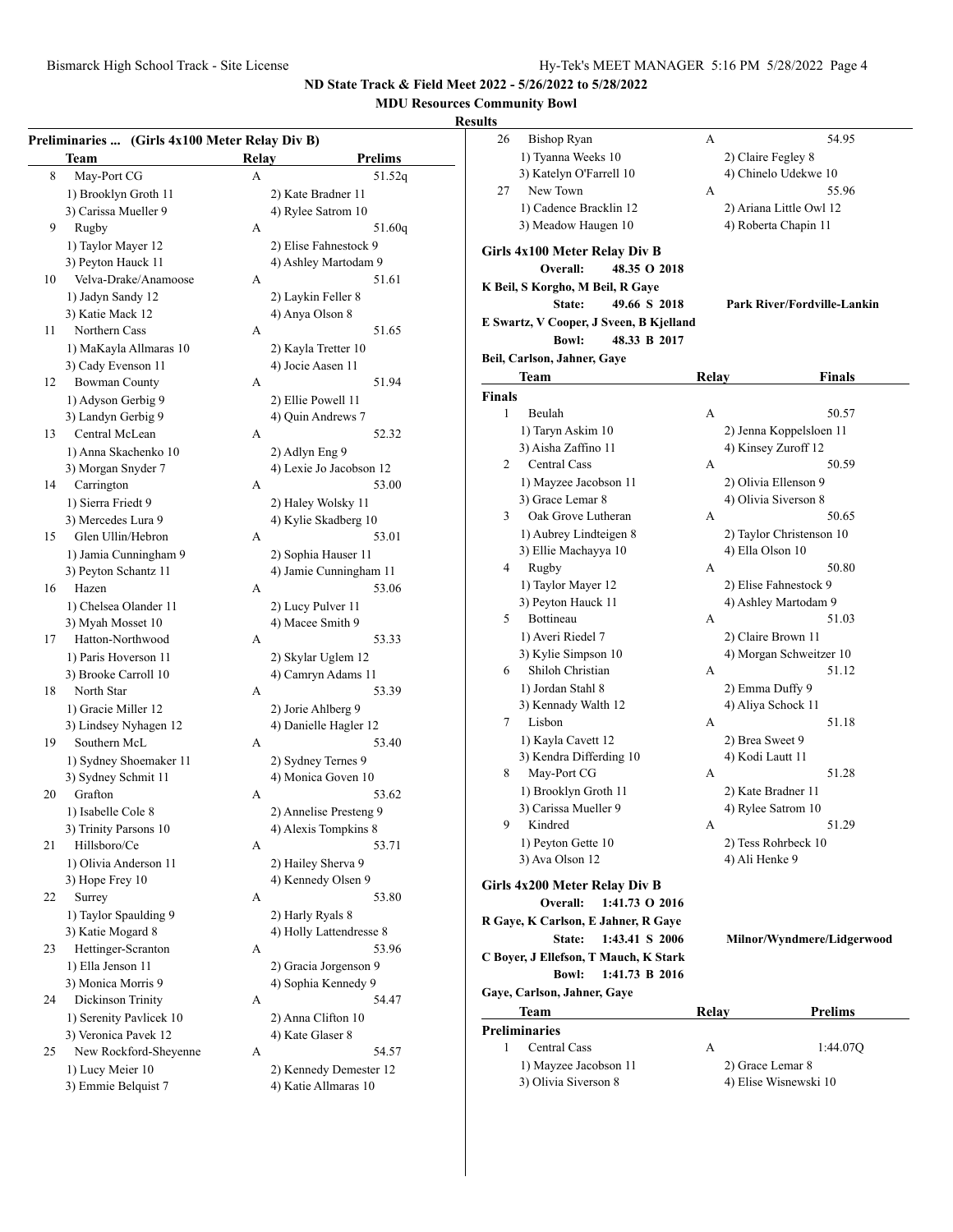# **MDU Resources Community Bowl**

#### **Resu**

|                | Team                             | Relay | <b>Prelims</b>                          |
|----------------|----------------------------------|-------|-----------------------------------------|
| $\overline{2}$ | Beulah                           | А     | 1:45.59Q                                |
|                | 1) Aisha Zaffino 11              |       | 2) Harys Beauchamp 11                   |
|                | 3) Jenna Koppelsloen 11          |       | 4) Kinsey Zuroff 12                     |
| 3              | Lisbon                           | А     | 1:47.38Q                                |
|                | 1) Brynley Differding 7          |       | 2) Brea Sweet 9                         |
|                | 3) Kendra Differding 10          |       | 4) Kodi Lautt 11                        |
| 4              | Oak Grove Lutheran               | A     | 1:45.97Q                                |
|                | 1) Aubrey Lindteigen 8           |       | 2) Taylor Christenson 10                |
|                | 3) Ellie Machayya 10             |       | 4) Ella Olson 10                        |
| 5              | Velva-Drake/Anamoose             | А     | 1:46.62Q                                |
|                | 1) Jadyn Sandy 12                |       | 2) Laykin Feller 8                      |
|                | 3) Katie Mack 12                 |       | 4) Anya Olson 8                         |
| 6              | Central McLean                   | A     | 1:48.32Q                                |
|                | 1) Anna Skachenko 10             |       | 2) Adlyn Eng 9                          |
|                | 3) Morgan Snyder 7               |       | 4) Lexie Jo Jacobson 12                 |
| 7              | Bottineau                        | A     | 1:46.51q                                |
|                | 1) Claire Brown 11               |       | 2) Kylie Simpson 10                     |
|                | 3) Hallie Nero 8                 |       | 4) Morgan Schweitzer 10                 |
| 8              | <b>Bowman County</b>             | A     | 1:47.48q                                |
|                | 1) Adyson Gerbig 9               |       |                                         |
|                | 3) Landyn Gerbig 9               |       | 2) Ellie Powell 11<br>4) Quin Andrews 7 |
| 9              | Shiloh Christian                 | A     | 1:48.36q                                |
|                |                                  |       |                                         |
|                | 1) Kennady Walth 12              |       | 2) Emma Duffy 9                         |
|                | 3) Brooklyn Fuller 9             |       | 4) Aliya Schock 11                      |
| 10             | Kindred                          | A     | 1:48.68                                 |
|                | 1) Elsa Ingebrigtson 9           |       | 2) Ava Olson 12                         |
|                | 3) Tina Freier 12                |       | 4) Tess Rohrbeck 10                     |
| 11             | May-Port CG                      | A     | 1:49.23                                 |
|                | 1) Brooklyn Groth 11             |       | 2) Kate Bradner 11                      |
|                | 3) Tatum Mehus 9                 |       | 4) Rylee Satrom 10                      |
| 12             | <b>Benson County</b>             | A     | 1:49.35                                 |
|                | 1) Shayna Gossen 9               |       | 2) Quinn Neppl 12                       |
|                | 3) Ella Fossen 8                 |       | 4) Aubrey Kenner 8                      |
| 13             | Rugby                            | A     | 1:49.48                                 |
|                | 1) Taylor Mayer 12               |       | 2) Elise Fahnestock 9                   |
|                | 3) Peyton Hauck 11               |       | 4) Ashley Martodam 9                    |
| 14             | Hatton-Northwood                 | А     | 1:49.53                                 |
|                | 1) Paris Hoverson 11             |       | 2) Skylar Uglem 12                      |
|                | 3) Brynley Coleman 10            |       | 4) Brooke Carroll 10                    |
| 15             | Hazen                            | А     | 1:50.26                                 |
|                | 1) Chelsea Olander 11            |       | 2) Lucy Pulver 11                       |
|                | 3) Myah Mosset 10                |       | 4) Macee Smith 9                        |
| 16             | <b>Bishop Ryan</b>               | А     | 1:50.52                                 |
|                | 1) Chinelo Udekwe 10             |       | 2) Ajah Braun 11                        |
|                | 3) Berkley Lundeen 12            |       | 4) Tochi Udekwe 8                       |
| 17             | Harvey/Wells County              | А     | 1:50.65                                 |
|                | 1) Christalea Wagner 9           |       | 2) Rachel Neumiller 8                   |
|                | 3) Larissa Arnold 11             |       | 4) Kamryn Sanders 11                    |
| 18             | Dickinson Trinity                | А     | 1:51.15                                 |
|                | 1) Serenity Pavlicek 10          |       | 2) Anna Clifton 10                      |
|                | 3) Veronica Pavek 12             |       | 4) Helena Pavek 10                      |
|                |                                  |       |                                         |
| 19             |                                  | А     | 1:51.20                                 |
|                | Carrington<br>1) Sierra Friedt 9 |       | 2) Edyn Hoornaert 9                     |

|               | ommunity Bowl,                                                                                                                                                           |              |                                    |
|---------------|--------------------------------------------------------------------------------------------------------------------------------------------------------------------------|--------------|------------------------------------|
| ults          |                                                                                                                                                                          |              |                                    |
| 20            | Hillsboro/Ce                                                                                                                                                             | А            | 1:52.55                            |
|               | 1) Hope Frey 10                                                                                                                                                          |              | 2) Olivia Anderson 11              |
|               | 3) Kennedy Olsen 9                                                                                                                                                       |              | 4) Tatum Limke 12                  |
| 21            | Grafton                                                                                                                                                                  | А            | 1:52.57                            |
|               | 1) Isabelle Cole 8                                                                                                                                                       |              | 2) Annelise Presteng 9             |
|               | 3) Trinity Parsons 10                                                                                                                                                    |              | 4) Alexis Tompkins 8               |
| 22            | Northern Cass                                                                                                                                                            | А            | 1:52.66                            |
|               | 1) MaKayla Allmaras 10                                                                                                                                                   |              | 2) Kayla Tretter 10                |
|               | 3) Cady Evenson 11                                                                                                                                                       |              | 4) Jocie Aasen 11                  |
| 23            | New Rockford-Sheyenne                                                                                                                                                    | A            | 1:52.93                            |
|               | 1) Lucy Meier 10                                                                                                                                                         |              | 2) Katie Allmaras 10               |
|               | 3) Ava Peterson 8                                                                                                                                                        |              | 4) Emmie Belquist 7                |
| 24            | Hettinger-Scranton                                                                                                                                                       | А            | 1:53.65                            |
|               | 1) Ella Jenson 11                                                                                                                                                        |              | 2) Gracia Jorgenson 9              |
|               | 3) Sienna Burwick 9                                                                                                                                                      |              | 4) Sophia Kennedy 9                |
| 25            | Southern McL                                                                                                                                                             | А            | 1:54.03                            |
|               | 1) Sydney Shoemaker 11                                                                                                                                                   |              | 2) River Soto 11                   |
|               | 3) Molly Jennings 11                                                                                                                                                     |              | 4) Monica Goven 10                 |
| 26            | Williams Cou                                                                                                                                                             | А            | 1:54.25                            |
|               | 1) Brianna Rose 8                                                                                                                                                        |              | 2) Cheyenne Hayes 10               |
|               | 3) Anna Bishop 8                                                                                                                                                         |              | 4) Brooklyn Ray 12                 |
| 27            | Surrey                                                                                                                                                                   | A            | 1:54.68                            |
|               | 1) Taylor Spaulding 9                                                                                                                                                    |              | 2) Harly Ryals 8                   |
|               | 3) Katie Mogard 8                                                                                                                                                        |              | 4) Holly Lattendresse 8            |
|               | 1:41.73 O 2016<br>Overall:<br>R Gaye, K Carlson, E Jahner, R Gaye<br>State:<br>1:43.41 S 2006<br>C Boyer, J Ellefson, T Mauch, K Stark<br>1:41.73 B 2016<br><b>Bowl:</b> |              | Milnor/Wyndmere/Lidgerwood         |
|               | Gaye, Carlson, Jahner, Gaye                                                                                                                                              |              |                                    |
|               | Team                                                                                                                                                                     | <b>Relay</b> | Finals                             |
| <b>Finals</b> |                                                                                                                                                                          |              |                                    |
| 1             | <b>Central Cass</b>                                                                                                                                                      | А            | 1:43.98                            |
|               | 1) Mayzee Jacobson 11                                                                                                                                                    |              | 2) Grace Lemar 8                   |
|               | 3) Olivia Siverson 8                                                                                                                                                     |              | 4) Elise Wisnewski 10              |
| 2             | Beulah                                                                                                                                                                   | A            | 1:45.28                            |
|               | 1) Aisha Zaffino 11                                                                                                                                                      |              | 2) Harys Beauchamp 11              |
|               | 3) Jenna Koppelsloen 11                                                                                                                                                  |              | 4) Kinsey Zuroff 12                |
| 3             | Lisbon                                                                                                                                                                   | А            | 1:46.15                            |
|               | 1) Brynley Differding 7                                                                                                                                                  |              | 2) Brea Sweet 9                    |
|               | 3) Kendra Differding 10                                                                                                                                                  |              | 4) Kodi Lautt 11                   |
| 4             | Bottineau                                                                                                                                                                | А            | 1:46.68                            |
|               |                                                                                                                                                                          |              | 2) Kylie Simpson 10                |
|               |                                                                                                                                                                          |              |                                    |
| 5             | 1) Claire Brown 11<br>3) Hallie Nero 8                                                                                                                                   |              |                                    |
|               | Oak Grove Lutheran                                                                                                                                                       | А            | 4) Morgan Schweitzer 10<br>1:47.20 |
|               | 1) Aubrey Lindteigen 8                                                                                                                                                   |              | 2) Taylor Christenson 10           |
|               | 3) Ellie Machayya 10                                                                                                                                                     |              | 4) Ella Olson 10                   |
| 6             | Central McLean                                                                                                                                                           | А            | 1:48.18                            |
|               | 1) Anna Skachenko 10                                                                                                                                                     |              | 2) Adlyn Eng 9                     |
|               | 3) Morgan Snyder 7                                                                                                                                                       |              | 4) Lexie Jo Jacobson 12            |

1) Kennady Walth 12 2) Emma Duffy 9 3) Brooklyn Fuller 9 4) Aliya Schock 11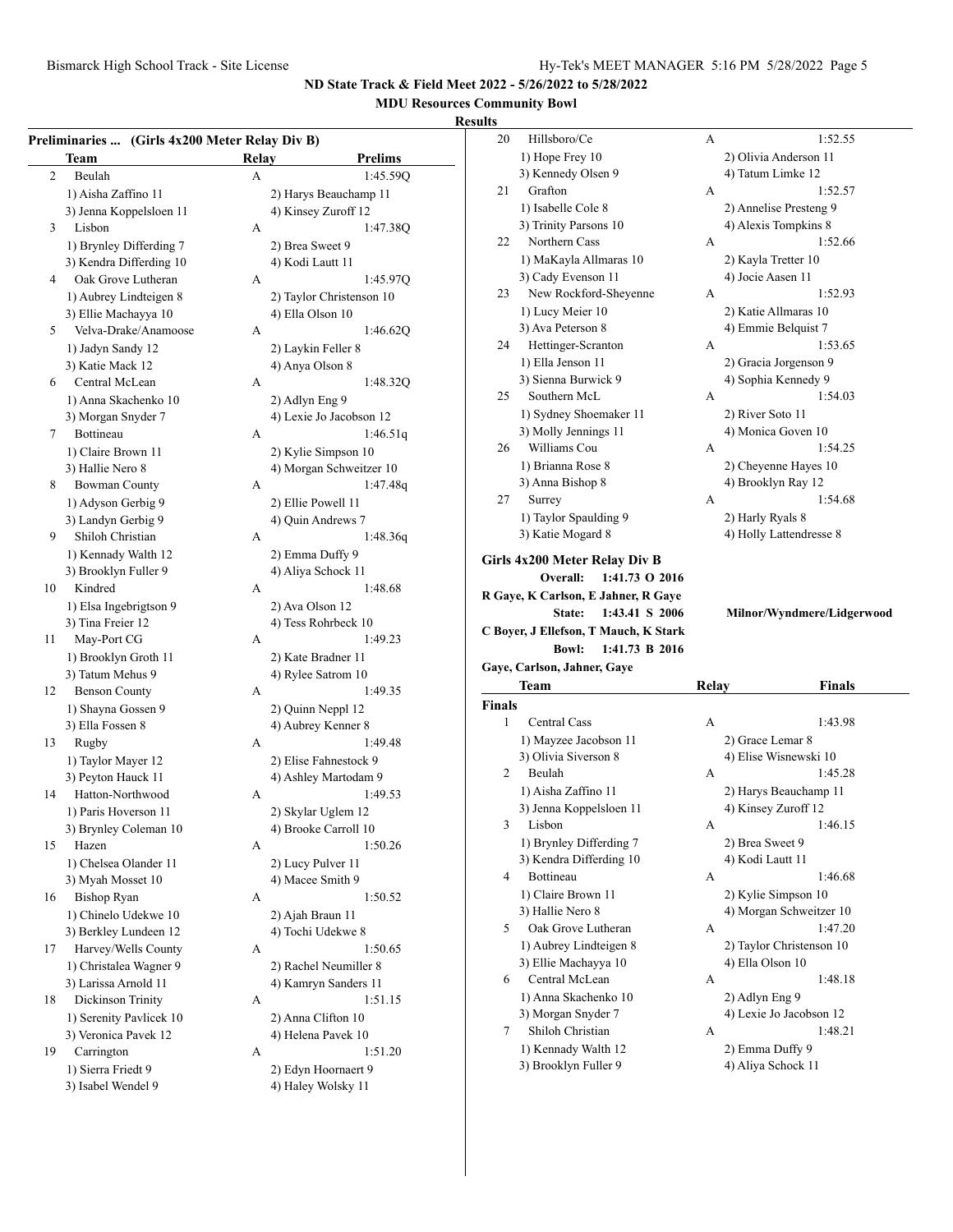## **MDU Resources Community Bowl**

### **Result**

|                    | Finals  (Girls 4x200 Meter Relay Div B)        |       |                                                |
|--------------------|------------------------------------------------|-------|------------------------------------------------|
|                    | Team                                           | Relay | Finals                                         |
| 8                  | <b>Bowman County</b>                           | А     | 1:48.32                                        |
|                    | 1) Adyson Gerbig 9                             |       | 2) Ellie Powell 11                             |
|                    | 3) Landyn Gerbig 9                             |       | 4) Quin Andrews 7                              |
| 9                  | Velva-Drake/Anamoose                           | А     | 1:51.25                                        |
|                    | 1) Jadyn Sandy 12                              |       | 2) Laykin Feller 8                             |
|                    | 3) Katie Mack 12                               |       | 4) Anya Olson 8                                |
|                    | Girls 4x400 Meter Relay Div B                  |       |                                                |
|                    | 3:58.32 O 2021<br>Overall:                     |       |                                                |
|                    | A Ketterling, E Goldade, A Kinnebrew, E Palmer |       |                                                |
|                    | 4:00.24 S 2018<br>State:                       |       | <b>Hillsboro/Central Valley</b>                |
|                    | R Baesler, G Dryburgh, J Zink, G Wright        |       |                                                |
|                    | <b>Bowl:</b><br>3:58.32 B 2021                 |       |                                                |
|                    | A Ketterling, E Goldade, A Kinnebrew, E Palmer |       |                                                |
|                    | Team                                           | Relay | Finals                                         |
|                    |                                                |       |                                                |
| <b>Finals</b><br>1 | Lisbon                                         | А     | 4:04.65                                        |
|                    |                                                |       |                                                |
|                    | 1) Kendra Differding 10                        |       | 2) Brea Sweet 9<br>4) Kodi Lautt 11            |
| 2                  | 3) Brynley Differding 7<br>Kindred             | А     | 4:07.42                                        |
|                    |                                                |       |                                                |
|                    | 1) Elsa Ingebrigtson 9<br>3) Tina Freier 12    |       | 2) Ava Olson 12<br>4) Peyton Gette 10          |
| 3                  | <b>Bottineau</b>                               | А     | 4:10.03                                        |
|                    |                                                |       |                                                |
|                    | 1) Claire Brown 11                             |       | 2) Erin Guariglia 9<br>4) Morgan Schweitzer 10 |
| 4                  | 3) Kylie Simpson 10<br>Central McLean          | А     | 4:10.61                                        |
|                    |                                                |       |                                                |
|                    | 1) Lexie Jo Jacobson 12                        |       | 2) Anna Skachenko 10<br>4) Natalie Whitcomb 11 |
| 5                  | 3) Morgan Snyder 7<br>Carrington               | А     | 4:11.01                                        |
|                    | 1) Madison Johnson 10                          |       |                                                |
|                    | 3) Isabel Wendel 9                             |       | 2) Mercedes Lura 9<br>4) Edyn Hoornaert 9      |
| 6                  | Beulah                                         | А     | 4:11.33                                        |
|                    | 1) Kinsey Zuroff 12                            |       | 2) Harys Beauchamp 11                          |
|                    | 3) Aisha Zaffino 11                            |       | 4) Jenna Koppelsloen 11                        |
| 7                  | Shiloh Christian                               | А     | 4:11.83                                        |
|                    | 1) Kennady Walth 12                            |       | 2) Brooklyn Fuller 9                           |
|                    | 3) Emma Duffy 9                                |       | 4) Aliya Schock 11                             |
| 8                  | Edgeley/Kulm                                   | А     | 4:13.17                                        |
|                    | 1) Jaelyn Bertsch 8                            |       | 2) Betsy Huber 7                               |
|                    | 3) Mataeya Mathern 10                          |       | 4) Norah Entzi 11                              |
| 9                  | May-Port CG                                    | А     | 4:14.11                                        |
|                    | 1) Brooklyn Groth 11                           |       | 2) Kate Bradner 11                             |
|                    | 3) Tatum Mehus 9                               |       | 4) Anna Strand 12                              |
| 10                 | Wyndmere-Lidgerwood                            | А     | 4:16.68                                        |
|                    | 1) Ava Krier 9                                 |       | 2) Dreah Frolek 12                             |
|                    | 3) Tarah Heley 11                              |       | 4) Olivia Frolek 10                            |
| 11                 | <b>Bowman County</b>                           | А     | 4:18.25                                        |
|                    | 1) Adyson Gerbig 9                             |       | 2) Landyn Gerbig 9                             |
|                    | 3) Mickellyn Walker 8                          |       | 4) Jaci Fischer 10                             |
| 12                 | Rugby                                          | А     | 4:19.25                                        |
|                    | 1) Elise Fahnestock 9                          |       | 2) Mikaylee Livedalen 11                       |
|                    | 3) Hannah Senechal 8                           |       | 4) Hallie Hauck 7                              |
|                    |                                                |       |                                                |
|                    |                                                |       |                                                |

| ults          |                                           |       |                        |  |
|---------------|-------------------------------------------|-------|------------------------|--|
| 13            | Southern McL                              | А     | 4:19.32                |  |
|               | 1) River Soto 11                          |       | 2) Brynn Hyttinen 12   |  |
|               | 3) Sydney Shoemaker 11                    |       | 4) Jordyn Thorson 11   |  |
| 14            | Grant County/Flasher                      | А     | 4:21.28                |  |
|               | 1) Zoey Heid 11                           |       | 2) Ameerah Rosin 10    |  |
|               | 3) Mya Meyer 11                           |       | 4) Rylee Fleck 10      |  |
| 15            | Stanley                                   | A     | 4:21.47                |  |
|               | 1) Katie Wilhelmi 12                      |       | 2) Lexi Neset          |  |
|               | 3) Harley DeTienne 9                      |       | 4) Ava Schuster 11     |  |
| 16            | Williams Cou                              | A     | 4:22.96                |  |
|               |                                           |       |                        |  |
|               | 1) Brianna Rose 8                         |       | 2) Anna Bishop 8       |  |
|               | 3) Cheryl Hayes 8                         |       | 4) Brooklyn Ray 12     |  |
| 17            | <b>Central Cass</b>                       | A     | 4:23.29                |  |
|               | 1) Malva Gimbringer 12                    |       | 2) Jersey Vogel 9      |  |
|               | 3) Olivia Ellenson 9                      |       | 4) Jerzi Narum 8       |  |
| 18            | Drayton/Vall                              | A     | 4:23.58                |  |
|               | 1) Jacey Nelson 8                         |       | 2) Easton Larson 9     |  |
|               | 3) Alyssa Hoyles 8                        |       | 4) Elizabeth Fedje 8   |  |
| 19            | Des-Lacs Bur                              | А     | 4:25.26                |  |
|               | 1) Fallon Fagerland 9                     |       | 2) Macey Moore 11      |  |
|               | 3) Allie Glasoe 8                         |       | 4) Madison Lauf 12     |  |
| 20            | Velva-Drake/Anamoose                      | A     | 4:26.00                |  |
|               | 1) Katie Mack 12                          |       | 2) Lyla McCasson 9     |  |
|               | 3) Rylie Weninger Fr                      |       | 4) Laykin Feller 8     |  |
| 21            | New Rockford-Sheyenne                     | А     | 4:32.43                |  |
|               | 1) Lucy Meier 10                          |       | 2) Katie Allmaras 10   |  |
|               | 3) Ava Peterson 8                         |       | 4) Emmie Belquist 7    |  |
|               | Hillsboro/Ce                              | A     | DQ                     |  |
|               | 1) Addison Saure 8                        |       | 2) Kennedy Olsen 9     |  |
|               | 3) Hope Frey 10                           |       | 4) Tatum Limke 12      |  |
|               |                                           |       |                        |  |
|               | Girls 4x800 Meter Relay Div B             |       |                        |  |
|               | 9:22.68 O 2017<br>Overall:                |       |                        |  |
|               | P Jensen, K Wescom, J Guidinger, L Werner |       |                        |  |
|               | 9:37.41 S 2003<br>State:                  |       | <b>New Town</b>        |  |
|               | A Brady, N Wells, N Baker, P Garcia       |       |                        |  |
|               | <b>Bowl:</b><br>9:22.68 B 2017            |       |                        |  |
|               | Jensen, Wescom, Guidinger, Werner         |       |                        |  |
|               | Team                                      | Relay | <b>Finals</b>          |  |
| <b>Finals</b> |                                           |       |                        |  |
| 1             | Rugby                                     | А     | 10:08.41               |  |
|               |                                           |       |                        |  |
|               | 1) Hannah Senechal 8                      |       | 2) Amelia Shepard 10   |  |
|               | 3) Mikaylee Livedalen 11                  |       | 4) Brooklyn Bartsch 10 |  |
| 2             |                                           |       |                        |  |
|               | Carrington                                | А     | 10:12.39               |  |
|               | 1) Edyn Hoornaert 9                       |       | 2) Kenadie Pazdernik 9 |  |
|               | 3) Baylee Lura 11                         |       | 4) Madison Johnson 10  |  |
| 3             | May-Port CG                               | А     | 10:16.05               |  |
|               | 1) Carissa Mueller 9                      |       | 2) Kiaza Carlson 8     |  |
|               | 3) Tatum Mehus 9                          |       | 4) Anna Strand 12      |  |
| 4             | <b>Benson County</b>                      | А     | 10:20.72               |  |
|               | 1) Aubrey Kenner 8                        |       | 2) Keely Arnston 12    |  |
|               | 3) Evyn Jacobson 7                        |       | 4) Quinn Neppl 12      |  |
| 5             | Stanley                                   | A     | 10:21.34               |  |
|               | 1) Ava Schuster 11                        |       | 2) Lexi Neset          |  |
|               | 3) Harley DeTienne 9                      |       | 4) Katie Wilhelmi 12   |  |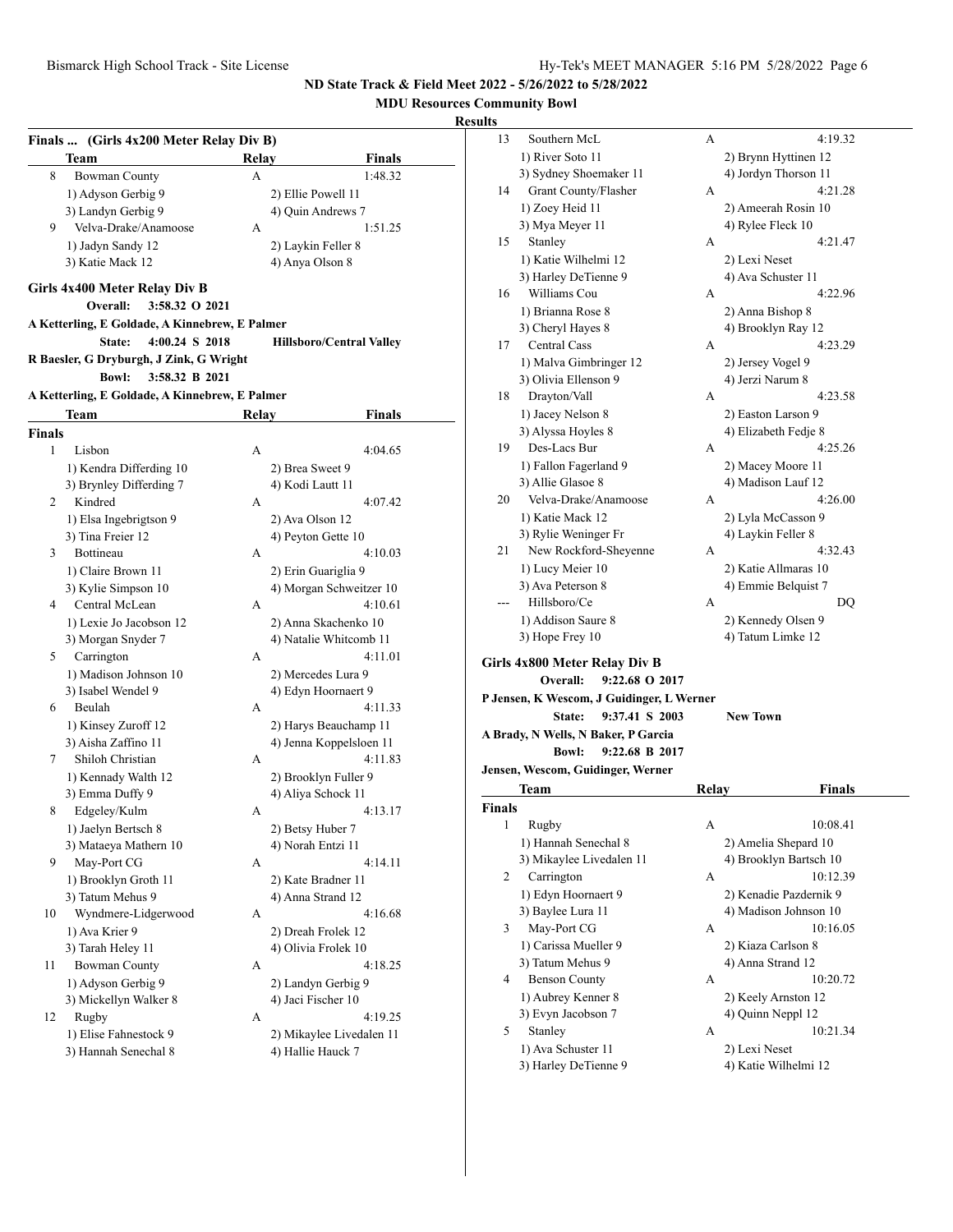#### **MDU Resources Community Bowl**

#### **Result**

|                | Finals  (Girls 4x800 Meter Relay Div B) |             |    |       |                          |               |  |
|----------------|-----------------------------------------|-------------|----|-------|--------------------------|---------------|--|
|                | Team                                    |             |    | Relay |                          | Finals        |  |
| 6              | Kindred                                 |             |    | А     |                          | 10:22.19      |  |
|                | 1) Lexi Ogren 9                         |             |    |       | 2) Ally Goodmanson 10    |               |  |
|                | 3) Stella Walberg 9                     |             |    |       | 4) Peyton Gette 10       |               |  |
| 7              | Southern McL                            |             |    | А     |                          | 10:22.73      |  |
|                | 1) Chev Obering                         |             |    |       | 2) Brynn Hyttinen 12     |               |  |
|                | 3) Kari Patterson 9                     |             |    |       | 4) Jordyn Thorson 11     |               |  |
| 8              | Kenmare/Bowbells                        |             |    | А     |                          | 10:22.86      |  |
|                | 1) Karliegh Quinata 12                  |             |    |       | 2) Brooklyn Rodin 12     |               |  |
|                | 3) Anna Petersen 8                      |             |    |       | 4) Mashae Miller 9       |               |  |
| 9              | <b>Bowman County</b>                    |             |    | А     |                          | 10:34.52      |  |
|                | 1) Julie Sarsland 9                     |             |    |       | 2) Kenley Bowman 10      |               |  |
|                | 3) Rhyann Heyen 12                      |             |    |       | 4) Jaci Fischer 10       |               |  |
| 10             | Central Cass                            |             |    | A     |                          | 10:36.22      |  |
|                | 1) Jersey Vogel 9                       |             |    |       | 2) Molly Meier 8         |               |  |
|                | 3) Emery Holland 9                      |             |    |       | 4) Jerzi Narum 8         |               |  |
| 11             | Des-Lacs Bur                            |             |    | A     |                          | 10:42.69      |  |
|                | 1) Madison Lauf 12                      |             |    |       | 2) Shayne Simons 8       |               |  |
|                | 3) Kyleigh Wiltse 10                    |             |    |       | 4) Brynn Hanson 8        |               |  |
| 12             | Hillsboro/Ce                            |             |    | А     |                          | 10:43.45      |  |
|                | 1) Myla Kaldor 9                        |             |    |       | 2) Mallory Alfson 10     |               |  |
|                | 3) Paige Cotton 8                       |             |    |       | 4) Addison Saure 8       |               |  |
| 13             | Bottineau                               |             |    | A     |                          | 10:45.07      |  |
|                |                                         |             |    |       |                          |               |  |
|                | 1) Hailey Myer 7                        |             |    |       | 2) Tessa Guariglia 7     |               |  |
|                | 3) Jules Gonitzke 10                    |             |    |       | 4) Madeline Guariglia 11 |               |  |
| 14             | Thompson                                |             |    | A     |                          | 10:45.76      |  |
|                | 1) Liz Cullen 9                         |             |    |       | 2) Kiley Huebner 9       |               |  |
|                | 3) Anna Welsh 11                        |             |    |       | 4) Claire Snyder 12      |               |  |
| 15             | Killdeer                                |             |    | A     |                          | 10:47.66      |  |
|                | 1) Taylee Andersen 8                    |             |    |       | 2) Addie Miller 8        |               |  |
|                | 3) Leah Duttenhefner 8                  |             |    |       | 4) Abby Hardersen 9      |               |  |
| 16             | Dickinson Trinity                       |             |    | А     |                          | 10:51.25      |  |
|                | 1) Jersey Erie 10                       |             |    |       | 2) Brenna Wolbaum 9      |               |  |
|                | 3) Delaney Deschamp 10                  |             |    |       | 4) Claire Anderson 10    |               |  |
| 17             | Hazen                                   |             |    | A     |                          | 11:00.81      |  |
|                | 1) Sheyanne Busche 10                   |             |    |       | 2) Kennedy Michelsen 8   |               |  |
|                | 3) BrookLynn Schwab 7                   |             |    |       | 4) Marina Grueneich 7    |               |  |
| 18             | Edgeley/Kulm                            |             |    | А     |                          | 11:09.23      |  |
|                | 1) Emily Fredenburg 9                   |             |    |       | 2) Elli Lloyd 8          |               |  |
|                | 3) Betsy Huber 7                        |             |    |       | 4) Mataeya Mathern 10    |               |  |
| 19             | Nedrose                                 |             |    | А     |                          | 11:10.50      |  |
|                | 1) Maecey McKibbin 9                    |             |    |       | 2) Blake Boucher 8       |               |  |
|                | 3) Khylie Schlotz 8                     |             |    |       | 4) Natalie Becker 10     |               |  |
|                | Central McLean                          |             |    | А     |                          | DQ            |  |
|                | 1) Sadie O'Shea 9                       |             |    |       | 2) Emily Schantz 9       |               |  |
|                | 3) Vivian Schlafmann 7                  |             |    |       | 4) Natalie Whitcomb 11   |               |  |
|                | <b>Girls High Jump Div B</b>            |             |    |       |                          |               |  |
|                | Overall:                                | 5-10 O 2014 |    |       | Lexy Wittmayer           |               |  |
|                | State:                                  | 5-10 S 2014 |    |       | <b>Lexy Wittmayer</b>    |               |  |
|                |                                         |             |    |       |                          |               |  |
|                | <b>Bowl:</b>                            | 5-10 B 2014 |    |       | Lexi Wittmayer           |               |  |
|                | Name                                    |             | Yr |       | School                   | <b>Finals</b> |  |
| <b>Finals</b>  |                                         |             |    |       |                          |               |  |
| 1              | Kaylin Slivoskey                        |             |    |       | 10 Ellendale             | 5-02.00       |  |
| $\overline{c}$ | Jenna Larson                            |             | 12 |       | Griggs Midko             | 5-01.00       |  |

| ults           |                               |                |                       |               |  |
|----------------|-------------------------------|----------------|-----------------------|---------------|--|
| $\overline{2}$ | Janikka Miller                | 11             | Rugby                 | 5-01.00       |  |
| 4              | Josie Jensen                  | 10             | Northern Cas          | 4-11.00       |  |
| 4              | Jordan West                   | 11             | Thompson              | 4-11.00       |  |
| 6              | Reagan Kjelstrup              | 9              | Central McLe          | J4-11.00      |  |
| 7              | Kennedy Harter                | 11             | Kidder Count          | J4-11.00      |  |
| $\tau$         | Annika Nelson                 | 12             | Sargent Coun          | J4-11.00      |  |
| 9              | Anne Stroklund                | 9              | Kenmare/Bowb          | 4-09.00       |  |
| 9              | Anna Nasset                   | 10             | Mott/Regent-          | 4-09.00       |  |
| 9              | <b>Rylee Satrom</b>           | 10             | May-Port CG           | 4-09.00       |  |
| 9              | Halle Handegard               | 8              | Rolette/Wolf          | 4-09.00       |  |
| 9              | Madeline Lambert              | 10             | Killdeer              | 4-09.00       |  |
| 9              | Allie Dockter                 | 10             | Linton/HMB            | 4-09.00       |  |
| 9              | Isabel Wendel                 | 9              | Carrington            | 4-09.00       |  |
|                | Claire Brown                  | 11             | Bottineau             | NH            |  |
| ---            | Sophia Svytunova              | 12             | Nedrose               | NΗ            |  |
| ---            | Olivia Kessel                 | 10             | Dickinson Tr          | NH            |  |
|                | Lainey Schmidt                | 12             | Mohall-Lansf          | NH            |  |
| ---            | Brooklyn Schumacher           | 8              | Linton/HMB            | NΗ            |  |
| ---            | Carolina Moutas               | 11             | Hillsboro/Ce          | ΝH            |  |
|                | <b>Girls Pole Vault Div B</b> |                |                       |               |  |
|                | Overall:                      | $12-05$ O 2014 | <b>Lauren Gietzen</b> |               |  |
|                | State:                        | 12-04 S 2006   | <b>Kelsey Aide</b>    |               |  |
|                | <b>Bowl:</b>                  | 12-05 B 2014   | <b>Lauren Gietzen</b> |               |  |
|                | Name                          | Yr             | <b>School</b>         | <b>Finals</b> |  |
| <b>Finals</b>  |                               |                |                       |               |  |
| 1              | <b>Brynley Coleman</b>        | 10             | Hatton-North          | 10-03.00      |  |
| $\overline{c}$ | Mercedes Lura                 | 9              | Carrington            | 10-00.00      |  |
| 3              | Anna Clifton                  | 10             | Dickinson Tr          | 9-09.00       |  |
| 4              | Alexa Schneider               | 12             | Langdon Area          | $9 - 06.00$   |  |
| 5              | Haley Wolsky                  | 11             | Carrington            | J9-06.00      |  |
| 6              | Jenna Larson                  | 12             | Griggs Midko          | J9-06.00      |  |
| 7              | Laisha Martens                | 9              | Beulah                | $9 - 00.00$   |  |
| 8              | Gracia Rolf                   | 11             | Lisbon                | J9-00.00      |  |
| 9              | Ella Fossen                   | 8              | <b>Benson Count</b>   | 8-06.00       |  |

# **Girls Long Jump Div B**

|               |                 | Overall: 19-05.50 O 2006 |    | <b>Whitney Carlson</b> |                    |
|---------------|-----------------|--------------------------|----|------------------------|--------------------|
|               | <b>State:</b>   | 19-05.50 S 2006          |    | <b>Whitney Carlson</b> |                    |
|               | Bowl:           | 19-05.50 B 2006          |    | <b>Whitney Carlson</b> |                    |
|               | <b>Name</b>     |                          |    | Yr School              | <b>Finals</b>      |
| <b>Finals</b> |                 |                          |    |                        |                    |
|               | Elise Wisnewski |                          |    | 10 Central Cass        | $16-11.00 + 0.0$   |
| 2             | Decontee Smith  |                          | 11 | Central Cass           | J16-11.00<br>1.9   |
| 3             | Ellie Machayya  |                          | 10 | Oak Grove Lu           | 16-09.00<br>$+0.0$ |

10 Kenadie Pazdernik 9 Carrington 8-00.00 10 Danielle Dobitz 11 Killdeer 8-00.00 --- Kale Williams 8 Benson Count NH --- Tyanna Weeks 10 Bishop Ryan NH --- Emma Bixby 9 Sargent Coun NH --- Hope Walen 8 Des-Lacs Bur NH --- Allie Glasoe 8 Des-Lacs Bur NH --- Kylie Skadberg 10 Carrington NH --- Jazmyn Ybarra 9 Carrington NH --- Haley Mayer 10 Rugby NH --- Greta McKenney 9 Kindred NH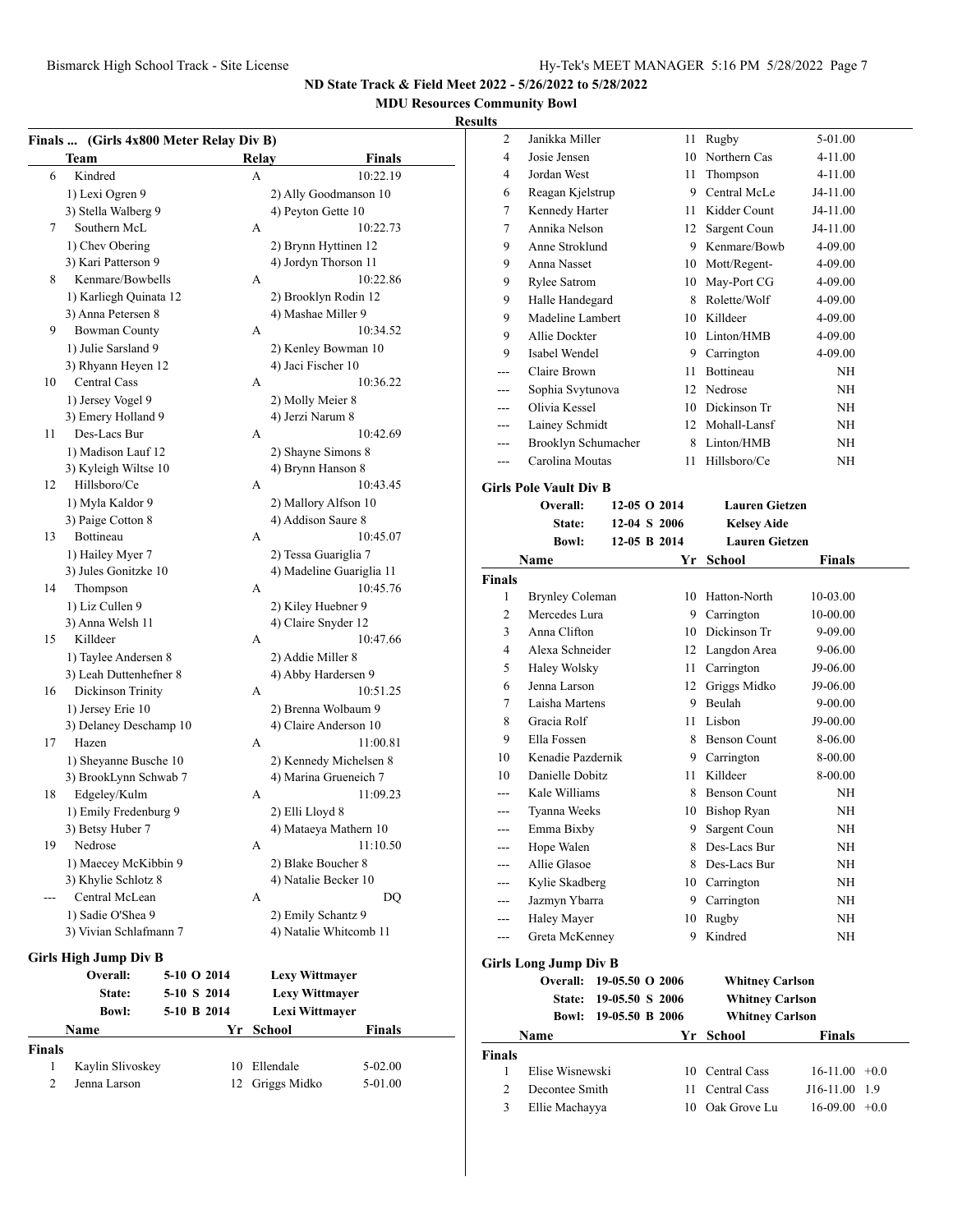**MDU Resources Community Bowl**

#### **Results**

|                | Finals  (Girls Long Jump Div B) |                 |      |                         |               |        |  |
|----------------|---------------------------------|-----------------|------|-------------------------|---------------|--------|--|
|                | Name                            |                 |      | Yr School               | <b>Finals</b> |        |  |
| 4              | Danielle Hagler                 |                 | 12   | North Star              | 16-07.00      | $+0.0$ |  |
| 5              | Kennedy Harter                  |                 | 11   | Kidder Count            | J16-07.00     | $+0.0$ |  |
| 6              | Brooklyn Groth                  |                 | 11   | May-Port CG             | 16-05.00      | $+0.0$ |  |
| 7              | Mayzee Jacobson                 |                 | 11 - | Central Cass            | 16-03.75      | $+0.0$ |  |
| 8              | Berkley Lundeen                 |                 |      | 12 Bishop Ryan          | 16-03.00      | 1.3    |  |
| 9              | Adlyn Eng                       |                 |      | 9 Central McLe          | 16-01.25      | 1.4    |  |
| 10             | Ellie Powell                    |                 | 11   | <b>Bowman Count</b>     | 15-09.50      | $-1.3$ |  |
| 11             | Taylor Mayer                    |                 |      | 12 Rugby                | 15-06.75      | $+0.0$ |  |
| 12             | Rylee Satrom                    |                 | 10   | May-Port CG             | 15-06.25      | 0.7    |  |
| 13             | Abby Talkington                 |                 |      | 10 Heart River          | 15-06.00      | $+0.0$ |  |
| 14             | Peyton Hauck                    |                 | 11   | Rugby                   | 15-05.50      | $+0.0$ |  |
| 14             | Quin Andrews                    |                 | 7    | <b>Bowman Count</b>     | 15-05.50      | $+0.0$ |  |
| 14             | Alaina Vander Wal               |                 |      | 10 New Salem-Al         | 15-05.50      | $+0.0$ |  |
| 17             | Marlee Hetletved                |                 |      | 12 Langdon Area         | 15-02.00      | 0.3    |  |
| 17             | Ally Walcker                    |                 |      | 12 Beulah               | 15-02.00      | 0.7    |  |
| 19             | Lainey Schmidt                  |                 |      | 12 Mohall-Lansf         | 15-01.00      | $+0.0$ |  |
| 20             | Adyson Gerbig                   |                 |      | 9 Bowman Count          | 15-00.00      | $+0.0$ |  |
| 21             | Anna Duchscherer                |                 |      | 12 Rugby                | 14-10.50      | $+0.0$ |  |
| 22             | Landyn Gerbig                   |                 |      | 9 Bowman Count          | 14-10.00      | $+0.0$ |  |
| 23             | Parker Strand                   |                 | 9.   | May-Port CG             | 14-07.00      | 0.3    |  |
| 24             | Kaydee Boyce                    |                 |      | 10 Nedrose              | 14-04.50      | $+0.0$ |  |
| 25             | Sophie Johnson                  |                 | 11   | Mott/Regent-            | 14-03.50      | 0.7    |  |
| $\overline{a}$ | Hallie Hauck                    |                 | 7    | Rugby                   | <b>FOUL</b>   |        |  |
|                | <b>Girls Triple Jump Div B</b>  |                 |      |                         |               |        |  |
|                | <b>Overall:</b>                 | 39-04.25 O 1998 |      | <b>Crystal Cummins</b>  |               |        |  |
|                | <b>State:</b>                   | 38-09.75 S 2007 |      | <b>Sarah Fegley</b>     |               |        |  |
|                | <b>Bowl:</b>                    | 39-08.25 B 2008 |      | <b>Kristen Killoran</b> |               |        |  |
|                | Name                            |                 | Yr   | School                  | <b>Finals</b> |        |  |
| <b>Finals</b>  |                                 |                 |      |                         |               |        |  |
| 1              | Kennedy Harter                  |                 | 11 - | Kidder Count            | 37-03.75      | $-0.5$ |  |
| 2              | Ashley Martodam                 |                 |      | 9 Rugby                 | 35-06.25      | $-1.8$ |  |
| 3              | Mayzee Jacobson                 |                 | 11   | <b>Central Cass</b>     | 34-09.50      | $-0.3$ |  |
| 4              | Kylie Simpson                   |                 |      |                         |               |        |  |
| 5              |                                 |                 |      | 10 Bottineau            | 34-09.00      | $+0.0$ |  |
| 6              |                                 |                 | 12   | Rugby                   | 34-00.50      | $+0.0$ |  |
|                | Mya Geisinger<br>Anna Nasset    |                 | 10   | Mott/Regent-            | 33-11.75      | $+0.0$ |  |
| 7              | Adlyn Eng                       |                 | 9    | Central McLe            | 33-08.50      | $-1.3$ |  |
|                | Gracie Nelson                   |                 | 11   | Kindred                 | 33-07.00      | $-2.5$ |  |
| 8<br>9         | Allie Dockter                   |                 | 10   | Linton/HMB              | 33-05.50      | $+0.0$ |  |
| 10             | Taylor Mayer                    |                 | 12   | Rugby                   | 33-02.00      | $-1.8$ |  |
| 11             | Monica Goven                    |                 | 10   | Southern McL            | 33-01.50      | $-0.7$ |  |
| 12             | Ella Holkesvig                  |                 | 11   | Hatton-North            | 33-00.75      | $-0.9$ |  |
| 13             | Berkley Lundeen                 |                 | 12   | <b>Bishop Ryan</b>      | 32-08.00      | 1.1    |  |
| 14             | Stella Benson                   |                 | 12   | Hillsboro/Ce            | 32-07.75      | $-2.0$ |  |
| 15             | Emma Muggli                     |                 | 11   | Oakes                   | 32-00.25      | $-1.1$ |  |
| 16             | Ellie Powell                    |                 | 11   | Bowman Count            | 31-10.00      | 0.4    |  |
| 17             | Amber Houck                     |                 | 12   | Kenmare/Bowb            | 31-06.50      | $+0.0$ |  |
| 18             | Jordyn Tozer                    |                 | 9    | Thompson                | 30-11.00      | $+0.0$ |  |
| 19             | Kaydee Boyce                    |                 | 10   | Nedrose                 | 30-10.75      | $-2.8$ |  |

|                | <b>Girls Shot Put Div B</b>     |                 |      |                           |               |
|----------------|---------------------------------|-----------------|------|---------------------------|---------------|
|                | Overall:                        | 48-06 O 2017    |      | <b>Akealy Moton</b>       |               |
|                | <b>State:</b>                   | 48-02.50 S 1997 |      | <b>Jessica Sommerfeld</b> |               |
|                | <b>Bowl:</b>                    | 48-06 B 2017    |      | <b>Akealy Moton</b>       |               |
|                | Name                            |                 |      | Yr School                 | <b>Finals</b> |
| <b>Finals</b>  |                                 |                 |      |                           |               |
| 1              | Laikyn Roney                    |                 |      | 11 Oakes                  | 38-11.50      |
| $\mathfrak{D}$ | Asia Becherl                    |                 | 11   | Griggs Midko              | 37-07.00      |
| 3              | Paige Bishop                    |                 | 11   | Hillsboro/Ce              | 37-05.50      |
| 4              | Rebecca Bohrer                  |                 |      | 12 Stanley                | 37-05.00      |
| 5              | Terrvn Johnson                  |                 |      | 12 Kindred                | 36-09.50      |
| 6              | Kaylee Johnson                  |                 |      | 11 Griggs Midko           | 36-05.00      |
| 7              | Alison Hoff                     |                 |      | 12 Bowman Count           | 36-02.50      |
| 8              | <b>Emily Kinzler</b>            |                 |      | 12 Edgeley/Kulm           | 36-02.00      |
| 9              | Lacey Bosch                     |                 |      | 11 Linton/HMB             | 35-10.00      |
| 10             | Eastyn Gebhardt                 |                 |      | 10 Richardton-T           | 34-06.00      |
| 11             | Riley Bonebrake                 |                 |      | 10 Rugby                  | 34-05.00      |
| 12             | MaKenna Brunmeier               |                 |      | 11 Hazen                  | 34-00.00      |
| 13             | Harli Dickman                   |                 | 11   | Surrey                    | 33-04.00      |
| 13             | <b>Brooke Anderson</b>          |                 |      | 12 Rugby                  | 33-04.00      |
| 15             | Kaisa Mortensen                 |                 | 12   | Stanley                   | 33-03.00      |
| 16             | Ashlynn Sundquist               |                 | 9    | Sargent Coun              | 32-10.50      |
| 17             | Trista Bilden                   |                 |      | 10 Hatton-North           | 32-05.00      |
| 18             | Keziah Erickson                 |                 |      | 12 Mott/Regent-           | 32-02.00      |
| 19             | Taryn Sieg                      |                 | 11   | Velva-Drake/              | 32-00.00      |
| 20             | Carlee Mitzel                   |                 |      | 10 Shiloh Chris           | 30-07.00      |
|                | <b>Girls Discus Throw Div B</b> |                 |      |                           |               |
|                | Overall:                        | 172-00 O 1999   |      | <b>Briona Reynolds</b>    |               |
|                | State:                          | 148-08 S 2006   |      | <b>Sara Neubauer</b>      |               |
|                | <b>Bowl:</b>                    | 173-10 B 1999   |      | <b>Brionna Reynolds</b>   |               |
|                | Name                            |                 |      | Yr School                 | <b>Finals</b> |
| <b>Finals</b>  |                                 |                 |      |                           |               |
| $\mathbf{1}$   | Alison Hoff                     |                 |      | 12 Bowman Count           | 120-03        |
| $\overline{2}$ | MaKenna Brunmeier               |                 |      | 11 Hazen                  | 116-02        |
| 3              | Gracie Hoffman                  |                 |      | 12 South Border           | 112-03        |
| $\overline{4}$ | Terryn Johnson                  |                 |      | 12 Kindred                | 111-09        |
| 5              | Samantha Meehl                  |                 |      | 11 Oakes                  | 109-08        |
| 6              | Sofia Schantz                   |                 |      | 10 Beulah                 | 109-04        |
| 7              | Harli Dickman                   |                 | 11 - | Surrey                    | 105-11        |
| 8              | Jenneva Ward                    |                 |      | 9 Hazen                   | 103-04        |
| 9              | Lainey Kucera                   |                 | 9    | Killdeer                  | $100 - 11$    |
| 10             | Chloe Wetch                     |                 | 11   | Maple River               | 100-03        |

 Bethany O'Toole 12 Drayton/Vall 98-04 12 Delaney Hankel 9 South Prairi 95-03 Megan Lahtonen 12 Glenburn 92-00 Ali Moses 12 Thompson 90-09 15 Jenna Green 11 Harvey/Wells 89-11 16 Rebecca Bohrer 12 Stanley 89-01 Taryn Sieg 11 Velva-Drake/ 87-09 Sydney Suda 9 Grafton 74-10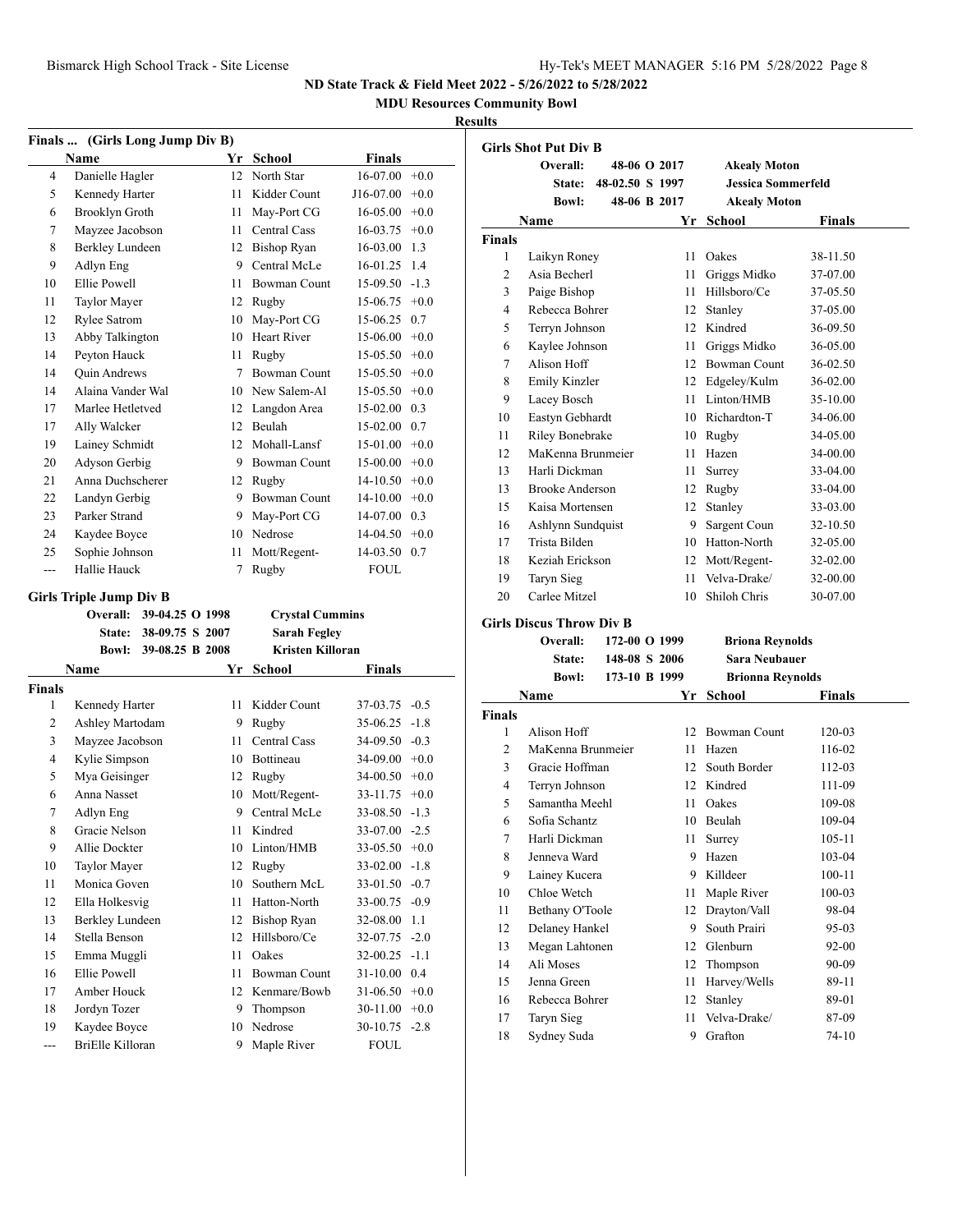### Bismarck High School Track - Site License Hy-Tek's MEET MANAGER 5:16 PM 5/28/2022 Page 9

**ND State Track & Field Meet 2022 - 5/26/2022 to 5/28/2022**

### **MDU Resources Community Bowl**

## **Results**

|                | <b>Girls Javelin Throw Div B</b> |               |      |                                                  |               |            |
|----------------|----------------------------------|---------------|------|--------------------------------------------------|---------------|------------|
|                | Overall:                         | 148-03 O 2002 |      | <b>Katie Wilson</b>                              |               |            |
|                | State:                           | 144-02 S 2017 |      | Kari Wolfe                                       |               |            |
|                | <b>Bowl:</b>                     | 147-07 B 2021 |      | <b>Taylor Leingang</b>                           |               |            |
|                | <b>Name</b>                      |               |      | Yr School                                        | <b>Finals</b> |            |
| <b>Finals</b>  |                                  |               |      |                                                  |               |            |
| 1              | Abby Duchscherer                 |               |      | 12 Kindred                                       | 136-11        |            |
| 2              | Meredith Romfo                   |               |      | 9 Langdon Area                                   | 130-07        |            |
| 3              | Kinsey Zuroff                    |               |      | 12 Beulah                                        | 128-05        |            |
| $\overline{4}$ | Brynn Hyttinen                   |               |      | 12 Southern McL                                  | 128-01        |            |
| 5              | Genevieve Gruba                  |               |      | 11 Enderlin                                      | 117-07        |            |
| 6              | Morgan Lee                       |               |      | 12 Central Cass                                  | 115-11        |            |
| 7              | Ainsley McLain                   |               |      | 11 Grafton                                       | 115-06        |            |
| 8              | Callie Hase                      |               |      | 12 Linton/HMB                                    | 112-08        |            |
| 9              | Brenna Stroklund                 |               |      | 11 Kenmare/Bowb                                  | 110-07        |            |
| 10             | Cheyenne Hayes                   |               |      | 10 Williams Cou                                  | 109-04        |            |
| 11             | Madison Rafferty                 |               |      | 12 Mott/Regent-                                  | $105 - 10$    |            |
| 12             | Ashley Schmitt                   |               |      | 12 Kidder Count                                  | 105-01        |            |
| 13             | Anna Schatz                      |               | 11 - | <b>Grant County</b>                              | 104-02        |            |
| 14             | Rebecca Bohrer                   |               |      | 12 Stanley                                       | $103 - 10$    |            |
| 15             | Rachel Neumiller                 |               |      | 8 Harvey/Wells                                   | 103-06        |            |
| 16             | Clover Gillespie                 |               |      | 11 Park River/F                                  | 93-02         |            |
| 17             | Ava Peterson                     |               |      | 8 New Rockford                                   | 90-09         |            |
| 18             | Joran Jundt                      |               | 11   | Rugby                                            | 89-04         |            |
| 19             | Payton Reis                      |               |      | 10 Pembina Coun                                  | 86-05         |            |
|                |                                  |               |      |                                                  |               |            |
|                |                                  |               |      | Women - Div A - Team Rankings - 19 Events Scored |               |            |
|                | 1) Davies                        |               |      |                                                  |               | 137<br>105 |
|                | 2) Century<br>3) Jamestown       |               |      |                                                  |               | 76         |
|                | 4) West Fargo                    |               |      |                                                  |               | 71         |
|                | 5) Mandan                        |               |      |                                                  |               | 52         |
|                | 6) Fargo North                   |               |      |                                                  |               | 38         |
|                | 6) Bismarck                      |               |      |                                                  |               | 38         |
|                | 8) Dickinson                     |               |      |                                                  |               | 34         |
|                | 9) Red River                     |               |      |                                                  |               | 33         |
|                | 10) Minot                        |               |      |                                                  |               | 28         |
|                | 11) Legacy                       |               |      |                                                  |               | 24         |
|                | 12) West Fargo Sheyenne          |               |      |                                                  |               | 23         |
|                | 13) Williston                    |               |      |                                                  |               | 22         |
|                | 14)<br>Shanley                   |               |      |                                                  |               | 14         |

| 9) Oak Grove Lutheran | 28   |  |
|-----------------------|------|--|
| 10) Sargent County    | 25.5 |  |
| 11) Griggs Midkota    | 21   |  |
| 12) Bottineau         | 20   |  |
|                       |      |  |

|    | Women - Div B - Team Rankings - 19 Events Scored |    |
|----|--------------------------------------------------|----|
|    | Central Cass                                     | 82 |
|    | Kindred                                          | 47 |
| 3) | Rugby                                            | 41 |
|    | 4) New Rockford-Sheyenne                         | 40 |
| 5) | Beulah                                           | 38 |
| 6) | Carrington                                       | 37 |
| 6) | Lisbon                                           | 37 |
| 8) | Des-Lacs Burlington/Lewis an                     | 30 |

15) St. Mary's 13 16) Watford City 11 17) Wahpeton 8 18) Devils Lake 5 18) Valley City 5 20) Fargo South 4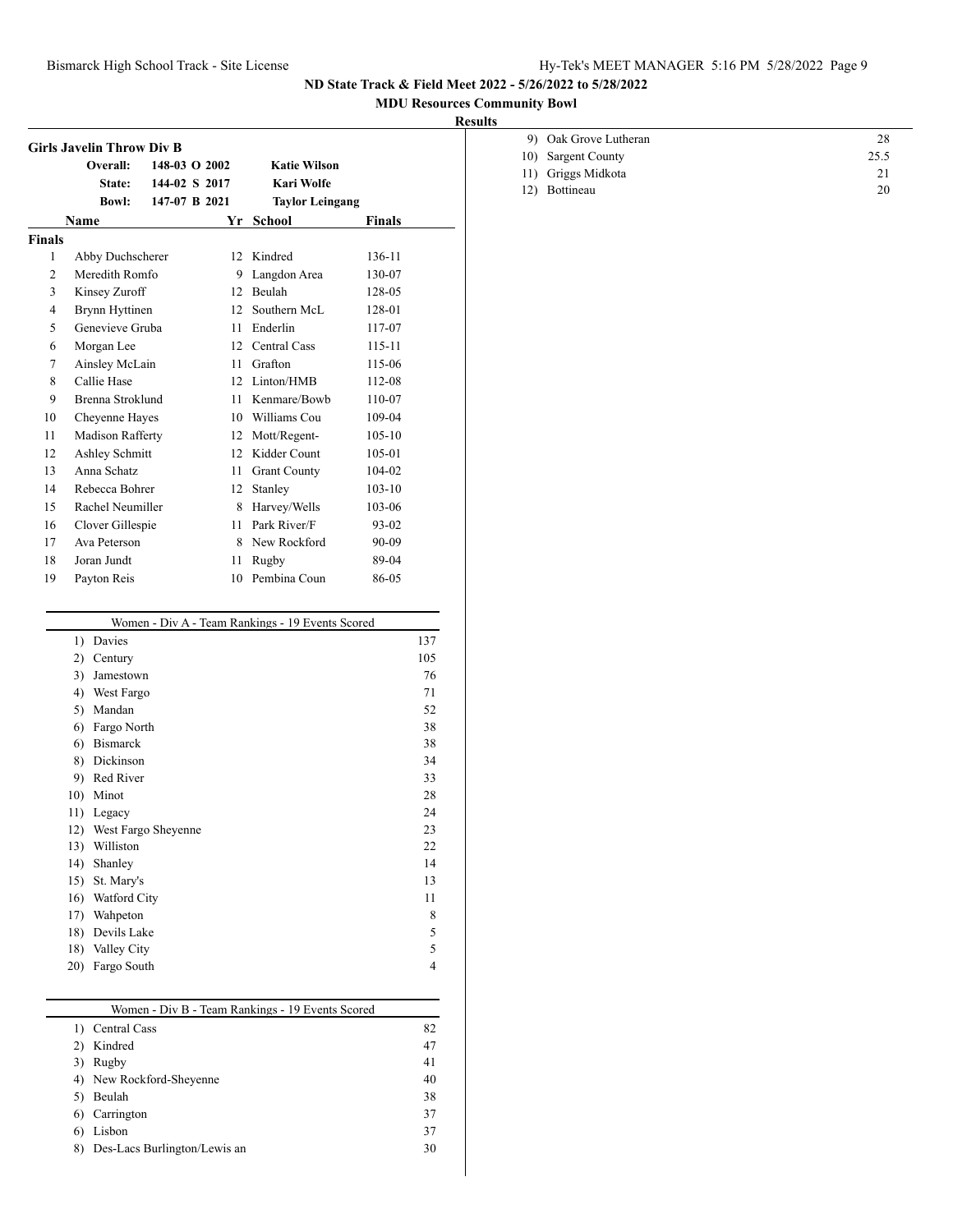## Bismarck High School Track - Site License Hy-Tek's MEET MANAGER 5:16 PM 5/28/2022 Page 10

**ND State Track & Field Meet 2022 - 5/26/2022 to 5/28/2022**

## **MDU Resources Community Bowl**

# **Results**

| 13)             | Edgeley/Kulm                     | 17             |
|-----------------|----------------------------------|----------------|
| 13)             | Oakes                            | 17             |
|                 | 15) Kidder County                | 15.5           |
|                 | 16) Hatton-Northwood             | 15             |
|                 | 16) Hillsboro/Central Valley     | 15             |
|                 | 18) May-Port CG                  | 14             |
|                 | 19) Langdon Area/Edmore/Munich   | 13             |
|                 | 19) Bishop Ryan                  | 13             |
| 19)             | <b>Bowman County</b>             | 13             |
|                 | 19) Central McLean               | 13             |
|                 | 23) Dickinson Trinity            | 12             |
|                 | 24) Wyndmere-Lidgerwood          | 11             |
|                 | 24) Southern McLean (Washburn/Wi | 11             |
|                 | 24) Garrison                     | 11             |
|                 | 27) Ellendale                    | 10             |
|                 | 28) Hazen                        | 9              |
|                 | 28) Stanley                      | 9              |
|                 | 30) Shiloh Christian             | 8              |
| 30 <sub>0</sub> | Velva-Drake/Anamoose             | 8              |
|                 | 30) Benson County                | 8              |
|                 | 33) South Border (Wishek/Ashley) | 6              |
|                 | 34) LaMoure/Litch-Marion         | 5              |
|                 | 34) North Star                   | 5              |
|                 | 36) Northern Cass                | 4.5            |
| 36)             | Thompson                         | 4.5            |
|                 | 38) Enderlin                     | 4              |
|                 | 38) Drayton/Valley-Edinburg      | 4              |
|                 | 38) Grafton                      | 4              |
| 41)             | Mott/Regent-New England          | 3              |
| 41)             | Trenton                          | 3              |
|                 | 41) South Prairie – Max          | 3              |
|                 | 44) Surrey                       | $\overline{c}$ |
|                 | 44) Grant County/Flasher         | $\overline{c}$ |
| 46)             | Linton/HMB                       | 1              |
| 46)             | Kenmare/Bowbells                 | 1              |
|                 |                                  |                |

|     | Men - Div A - Team Rankings - 19 Events Scored |      |
|-----|------------------------------------------------|------|
| 1)  | Century                                        | 118  |
| 2)  | <b>Bismarck</b>                                | 85   |
| 3)  | West Fargo Sheyenne                            | 75.5 |
| 4)  | Davies                                         | 58   |
| 4)  | West Fargo                                     | 58   |
| 6)  | <b>Grand Forks Central</b>                     | 52   |
| 7)  | Williston                                      | 46   |
| 8)  | Red River                                      | 44   |
| 9)  | Legacy                                         | 41   |
| 10) | Fargo South                                    | 38   |
| 11) | Dickinson                                      | 25   |
| 12) | Mandan                                         | 23   |
| 13) | Wahpeton                                       | 19   |
| 14) | Minot                                          | 16   |
| 15) | Jamestown                                      | 12   |
| 16) | Devils Lake                                    | 7    |
| 16) | St. Mary's                                     | 7    |
| 18) | Shanley                                        | 6    |
| 19) | <b>Watford City</b>                            | 4    |
| 20) | Valley City                                    | 3.5  |
| 21) | Fargo North                                    | 3    |
|     |                                                |      |

|                  | Men - Div B - Team Rankings - 19 Events Scored |       |
|------------------|------------------------------------------------|-------|
| $\left( \right)$ | Kindred                                        | 124.5 |
| 2)               | <b>Bowman County</b>                           | 95    |
| 3)               | Harvey/Wells County                            | 66    |
| 4)               | <b>Central Cass</b>                            | 59    |
| 5)               | Hazen                                          | 56    |
| 6                | Hillsboro/Central Valley                       | 50    |
| 7)               | Dickinson Trinity                              | 32    |
| 8)               | Beulah                                         | 30    |
| 9)               | Lisbon                                         | 28    |
| 10)              | New Rockford-Sheyenne                          | 15    |
| 11)              | Des-Lacs Burlington/Lewis an                   | 14    |
| 12)              | <b>Nelson County</b>                           | 12    |
| 13)              | Carrington                                     | 11    |
| 14)              | Southern McLean (Washburn/Wi                   | 10    |
| 14)              | Ellendale                                      | 10    |
| 16)              | Thompson                                       | 9     |
| 17)              | Grant County/Flasher                           | 8     |
| 17)              | May-Port CG                                    | 8     |
|                  |                                                |       |